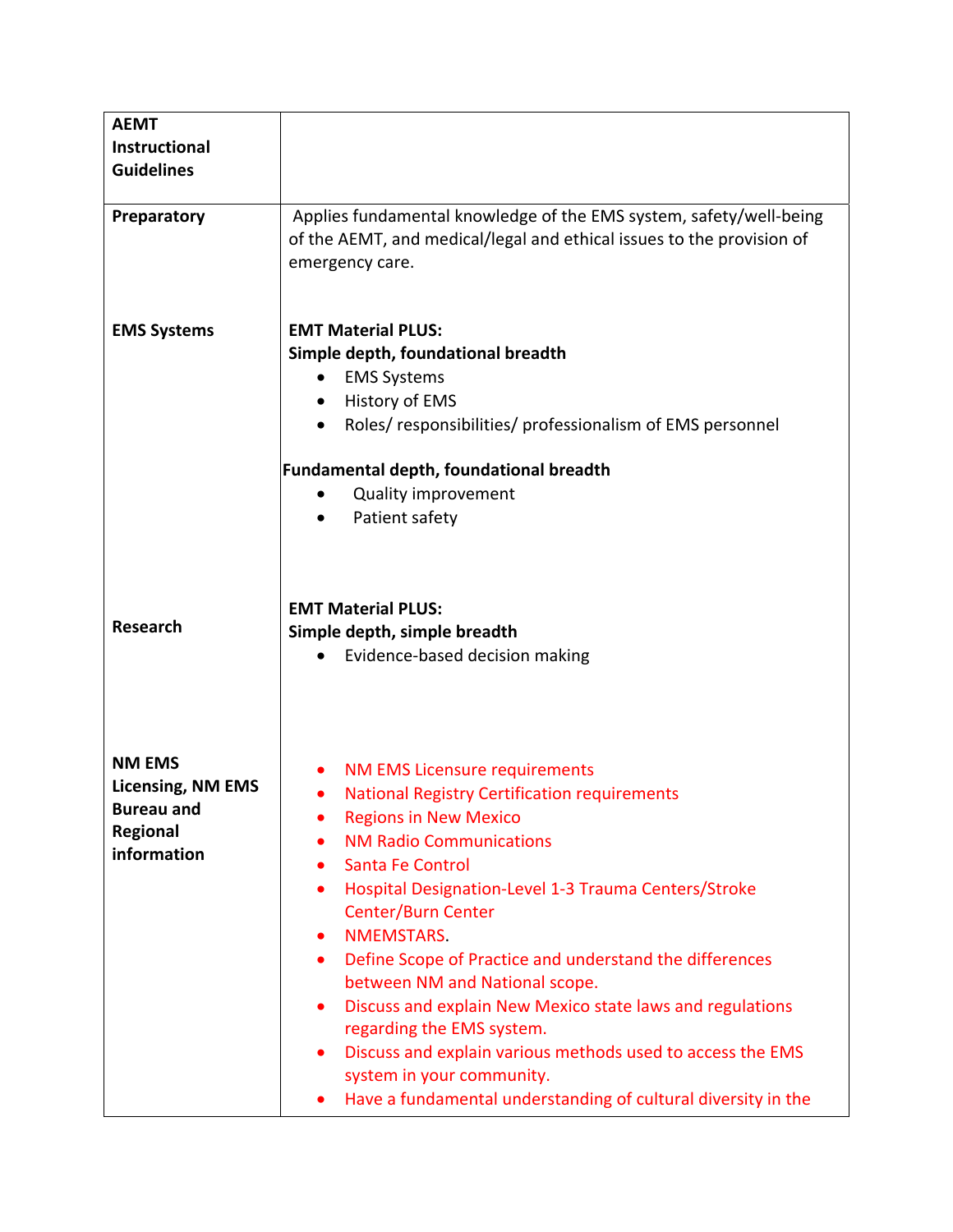|                                    | State of NM, for example government organizations, tribal<br>reservations, government laboratories, border regions.                                        |
|------------------------------------|------------------------------------------------------------------------------------------------------------------------------------------------------------|
|                                    |                                                                                                                                                            |
|                                    | <b>EMT Material PLUS:</b>                                                                                                                                  |
| <b>Workforce Safety</b>            | <b>Fundamental depth, foundational breadth</b>                                                                                                             |
| and Wellness                       |                                                                                                                                                            |
|                                    | Standard safety precautions                                                                                                                                |
|                                    | Personal protective equipment                                                                                                                              |
|                                    | Stress management                                                                                                                                          |
|                                    | Dealing with death and dying                                                                                                                               |
|                                    | Prevention of work related injuries<br>٠                                                                                                                   |
|                                    | Lifting and moving patients<br>٠                                                                                                                           |
|                                    | Disease transmission<br>$\bullet$                                                                                                                          |
|                                    | Wellness principles                                                                                                                                        |
|                                    | Lab:                                                                                                                                                       |
|                                    | (C/P)-Displays knowledge of body mechanics, lifting and carrying                                                                                           |
|                                    | techniques, principles of moving patients, and demonstrates                                                                                                |
|                                    | appropriate use of equipment. (NSC Lesson 1-6)                                                                                                             |
|                                    |                                                                                                                                                            |
| <b>Documentation</b>               | <b>EMT Material PLUS:</b>                                                                                                                                  |
|                                    | <b>Complex depth, foundational breadth</b>                                                                                                                 |
|                                    | • Principles of medical documentation and report writing                                                                                                   |
|                                    | C)-Accurately and concisely documents patient care encounters using<br>standardized charting methodology. (NSC Lesson 3-8)                                 |
| <b>EMS System</b><br>Communication | <b>EMT Material PLUS:</b><br>Fundamental depth, foundational breadth<br>• EMS communication system<br>• Communication with other health care professionals |
|                                    | • Team communication and dynamics                                                                                                                          |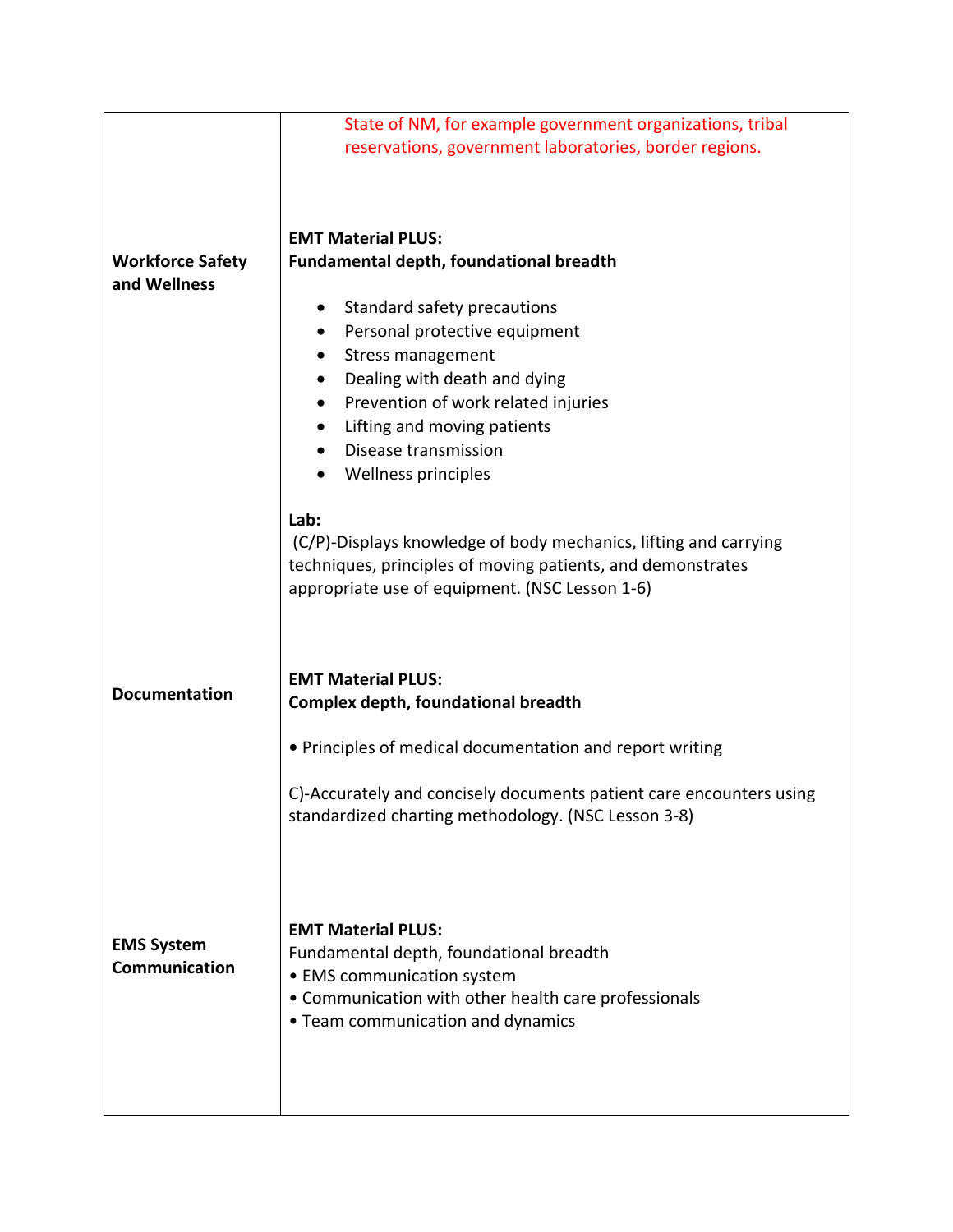|                    | <b>EMT Material PLUS:</b>                                               |
|--------------------|-------------------------------------------------------------------------|
| <b>Therapeutic</b> | Simple depth, simple breadth                                            |
| Communication      | Principles of communicating with patients in a manner that              |
|                    | achieves a positive relationship                                        |
|                    |                                                                         |
|                    | C/A)-Demonstrates effective verbal communication, interpersonal         |
|                    | communication, and therapeutic communication including patients of      |
|                    | special population groups, culturally diverse populations and with      |
|                    | communication impairment. (NSC Lesson 3-7)                              |
|                    | Adjusting communication strategies for age, stage of                    |
|                    | development, patients with special needs, and differing cultures        |
|                    | Fundamental depth, foundational breadth                                 |
|                    | Interviewing techniques                                                 |
|                    | Verbal defusing strategies                                              |
|                    | Family presence issues                                                  |
|                    | <b>EMT Material PLUS:</b>                                               |
|                    | Simple depth, simple breadth                                            |
|                    | Principles of communicating with patients in a manner that              |
|                    | achieves a positive relationship                                        |
|                    | Dealing with difficult patient                                          |
|                    |                                                                         |
|                    |                                                                         |
| Medical/Legal and  | <b>EMT Material PLUS:</b>                                               |
| <b>Ethics</b>      | <b>Fundamental depth, foundational breadth</b>                          |
|                    | •Consent/refusal of care                                                |
|                    | •Confidentiality                                                        |
|                    | • Advanced directives                                                   |
|                    | •Tort and criminal actions                                              |
|                    | • Evidence preservation                                                 |
|                    | •Statutory responsibilities                                             |
|                    | • Mandatory reporting                                                   |
|                    | • Ethical principles/moral obligations                                  |
|                    |                                                                         |
|                    |                                                                         |
|                    |                                                                         |
|                    |                                                                         |
| <b>NM Specific</b> | 1. Identify the New Mexico agency responsible for EMS related training, |
| Medical/Legal and  | quality assurance, and curriculum development of the AEMT program.      |
| <b>Ethics</b>      | 2. Identify the agencies that are responsible for administering         |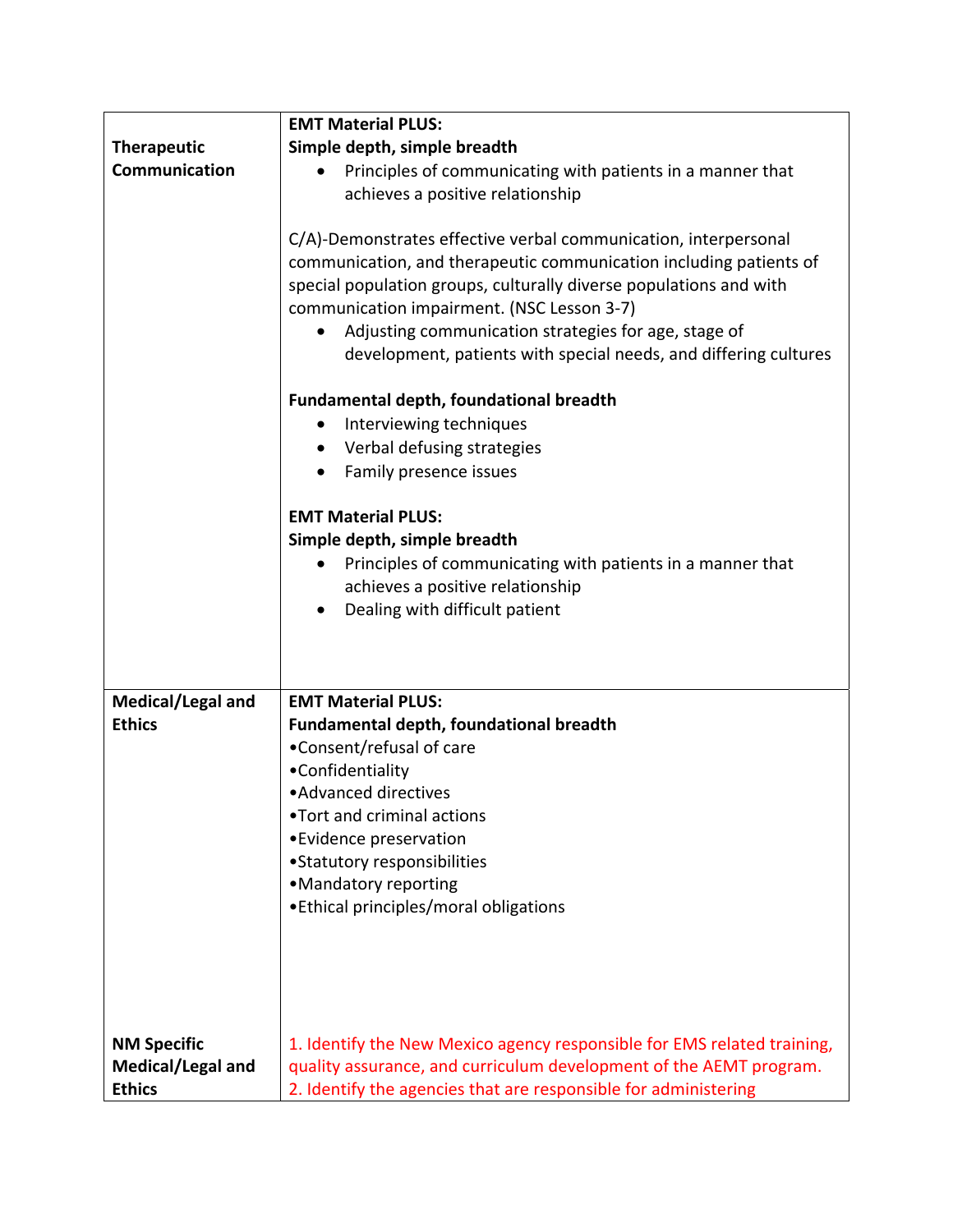| examinations and also issues the NREMT certification and New Mexico         |
|-----------------------------------------------------------------------------|
| state AEMT license.                                                         |
| 3. List the training requirements and the length of the New Mexico          |
| <b>AEMT</b> course.                                                         |
| 4. Discuss and explain the details of initial licensing and recertification |
| process including time frames.                                              |
| 5. List the EMS regional offices in New Mexico and discuss their            |
| functions.                                                                  |
|                                                                             |
| 6. Identify and discuss the types of consent and the methods for            |
| obtaining each.                                                             |
| 7. Identify how to assess the competency of a patient who is refusing       |
| care and the legal implications of the patient who refuses care.            |
| 8. Define standard of care and how it relates to the AEMT                   |
| 9. Define abandonment and discuss the implications of abandonment.          |
| 10. Define negligence and identify the necessary components for a           |
| successful negligence lawsuit.                                              |
| 11. State the conditions necessary for the AEMT to have a duty to act.      |
| 12. Explain the importance and legality of patient confidentiality.         |
| 13. Discuss the actions an AEMT should take to preserve a crime scene.      |
| 14. Give the purpose of the Good Samaritan Statute, whom it protects,       |
| and what actions would negate protection of the Good Samaritan              |
| Statute.                                                                    |
| 15. List the incidents that an AEMT is required by law to report to the     |
| authorities.                                                                |
| 16. Explain the New Mexico Emergency Transport Act of 1993. Discuss         |
| when and how it may be utilized.                                            |
| 17. Describe the Tort Claims Act and what it provides to the AEMT           |
| 18. Define the terms and how they relate to the AEMT                        |
| • Assault                                                                   |
| • Battery                                                                   |
| • False imprisonment                                                        |
| • Slander                                                                   |
| • Libel                                                                     |
| 19. Define Do Not Resuscitate (DNR) orders and explain the significance     |
| to EMS.                                                                     |
| 20. Distinguish which patients a DNR is designed to address, and the        |
| resuscitative measures that may be withheld.                                |
| 21. List the treatment strategies not affected by a New Mexico DNR.         |
| 22. List the settings in which a New Mexico DNR applies.                    |
|                                                                             |
| 23. Indicate who may execute a New Mexico DNR. Discuss the steps            |
| necessary for execution.                                                    |
| 24. Identify who may initiate a New Mexico DNR if the patient is unable     |
| to respond or is a minor.                                                   |
| 25. State what would make a New Mexico DNR invalid and what can             |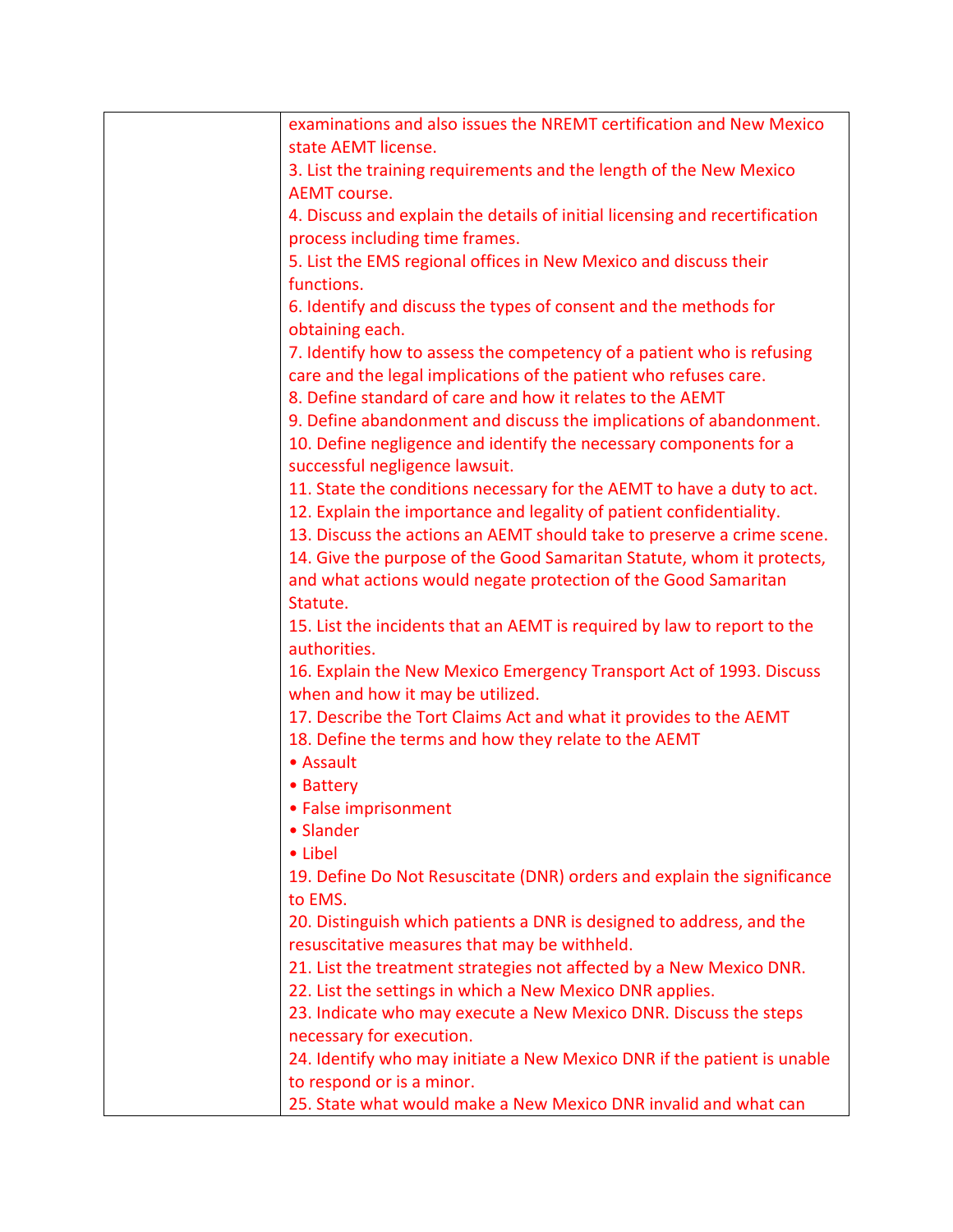|                                            | causes it to be revoked, and who may revoke it.<br>26. Identify the situations that would allow an AEMT to terminate<br>resuscitative efforts or withhold care.<br>27. Identify the benefits and usage of advanced directives.<br>28. Identify the roles and responsibilities of medical control and how it<br>relates to the AEMT.<br>29. Explain the importance of written documentation and the legal<br>implications.                                                                                                               |
|--------------------------------------------|-----------------------------------------------------------------------------------------------------------------------------------------------------------------------------------------------------------------------------------------------------------------------------------------------------------------------------------------------------------------------------------------------------------------------------------------------------------------------------------------------------------------------------------------|
| Pharmacology:                              | Applies to patient assessment and management fundamental<br>knowledge of the medications carried by AEMTs that may be<br>administered to a patient during an emergency.<br><b>EMT Material PLUS:</b><br><b>Fundamental depth, foundation breadth</b><br>• Medication safety<br>• Medication legislation<br>• Naming<br>• Classifications<br>• Storage and security<br>• Autonomic pharmacology<br>• Metabolism and excretion<br>• Mechanism of action<br>• Medication response relationships<br>• Medication interactions<br>• Toxicity |
| <b>Medication</b><br><b>Administration</b> | <b>EMT Material PLUS:</b><br><b>Fundamental depth, foundational breadth</b><br>• Routes of administration<br>. Within the scope of practice of the AEMT, administer medications to a<br>patient                                                                                                                                                                                                                                                                                                                                         |
| <b>Emergency</b><br><b>Medications</b>     | <b>EMT Material PLUS:</b><br><b>Fundamental depth, foundational breadth</b><br>Within the scope of practice of the AEMT<br>• Names                                                                                                                                                                                                                                                                                                                                                                                                      |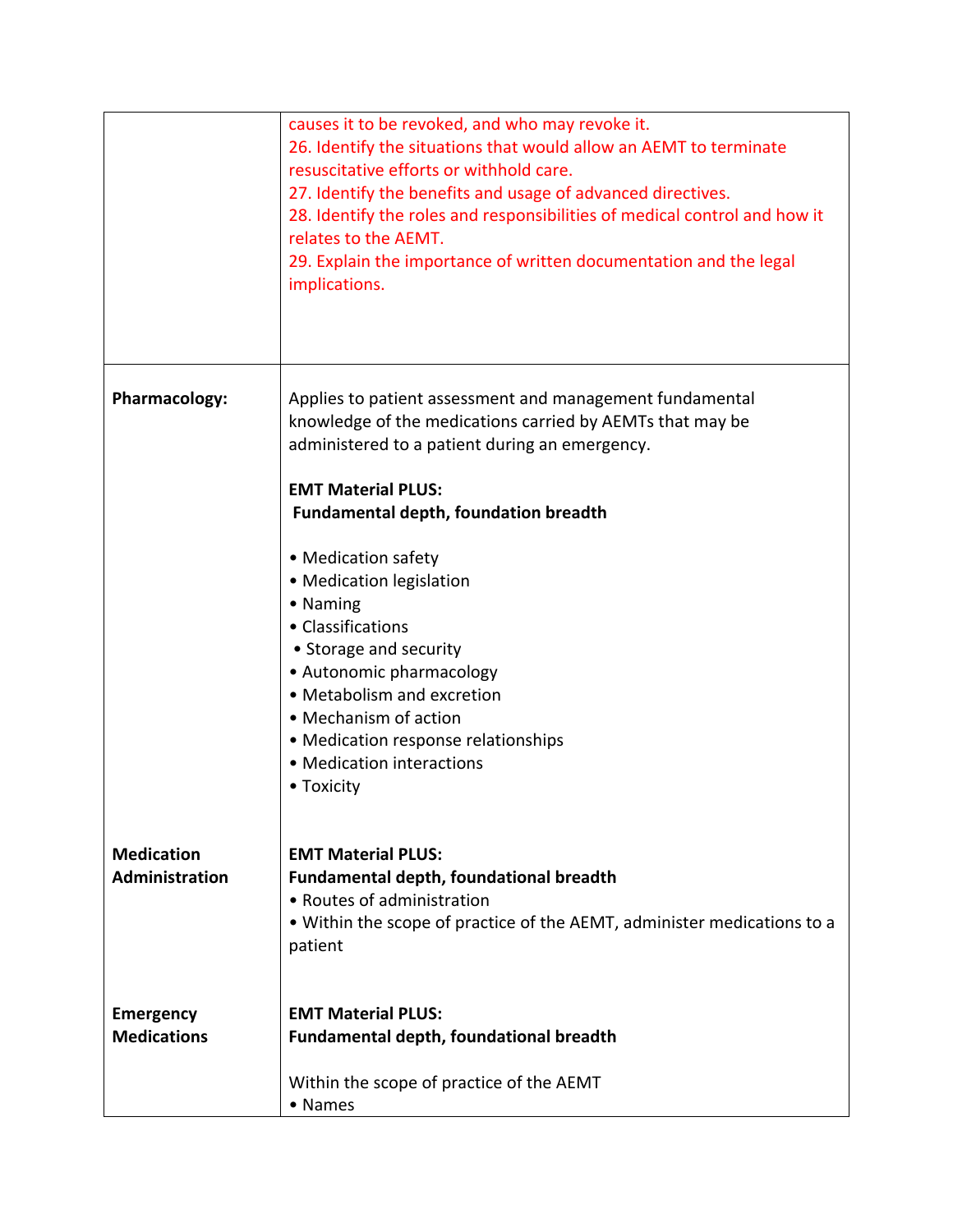|                        | • Actions                                                                                                                                                                                                                                                                           |
|------------------------|-------------------------------------------------------------------------------------------------------------------------------------------------------------------------------------------------------------------------------------------------------------------------------------|
|                        | • Indications                                                                                                                                                                                                                                                                       |
|                        | • Contraindications                                                                                                                                                                                                                                                                 |
|                        | • Complications                                                                                                                                                                                                                                                                     |
|                        | • Routes of administration                                                                                                                                                                                                                                                          |
|                        | • Side effects                                                                                                                                                                                                                                                                      |
|                        | • Interactions                                                                                                                                                                                                                                                                      |
|                        | • Dosages for the medications administered                                                                                                                                                                                                                                          |
|                        | (C)-Perform medication calculations. (NSC Lesson 4-1)                                                                                                                                                                                                                               |
|                        | (P)-Administer medications through routes defined by the NM Scope of<br>Practice for the AEMT level utilizing safe administration and disposal<br>techniques. (NSC Lesson 4-1)                                                                                                      |
| <b>NM Pharmacology</b> | The student will demonstrate basic knowledge of pharmacology,<br>providing a foundation for the administration of medications given by<br>AEMT and those used to assist a patient with self-administration<br>regarding the following medications in the NM EMS Scope of practice : |
|                        | allowable drugs:                                                                                                                                                                                                                                                                    |
|                        | oral glucose preparations;                                                                                                                                                                                                                                                          |
|                        | aspirin PO for adults with suspected cardiac chest pain;                                                                                                                                                                                                                            |
|                        | activated charcoal PO;                                                                                                                                                                                                                                                              |
|                        | acetaminophen PO in pediatric patients with fever;                                                                                                                                                                                                                                  |
|                        | IM auto injection of the following agents for treatment of chemical or nerve<br>agent exposure: atropine, pralidoxime;                                                                                                                                                              |
|                        | albuterol (including isomers) via inhaled administration;                                                                                                                                                                                                                           |
|                        | ipratropium, via inhaled administration in combination with or after albuterol<br>administration;                                                                                                                                                                                   |
|                        | naloxone;                                                                                                                                                                                                                                                                           |
|                        | I.V. fluid therapy (except blood or blood products);                                                                                                                                                                                                                                |
|                        | dextrose;                                                                                                                                                                                                                                                                           |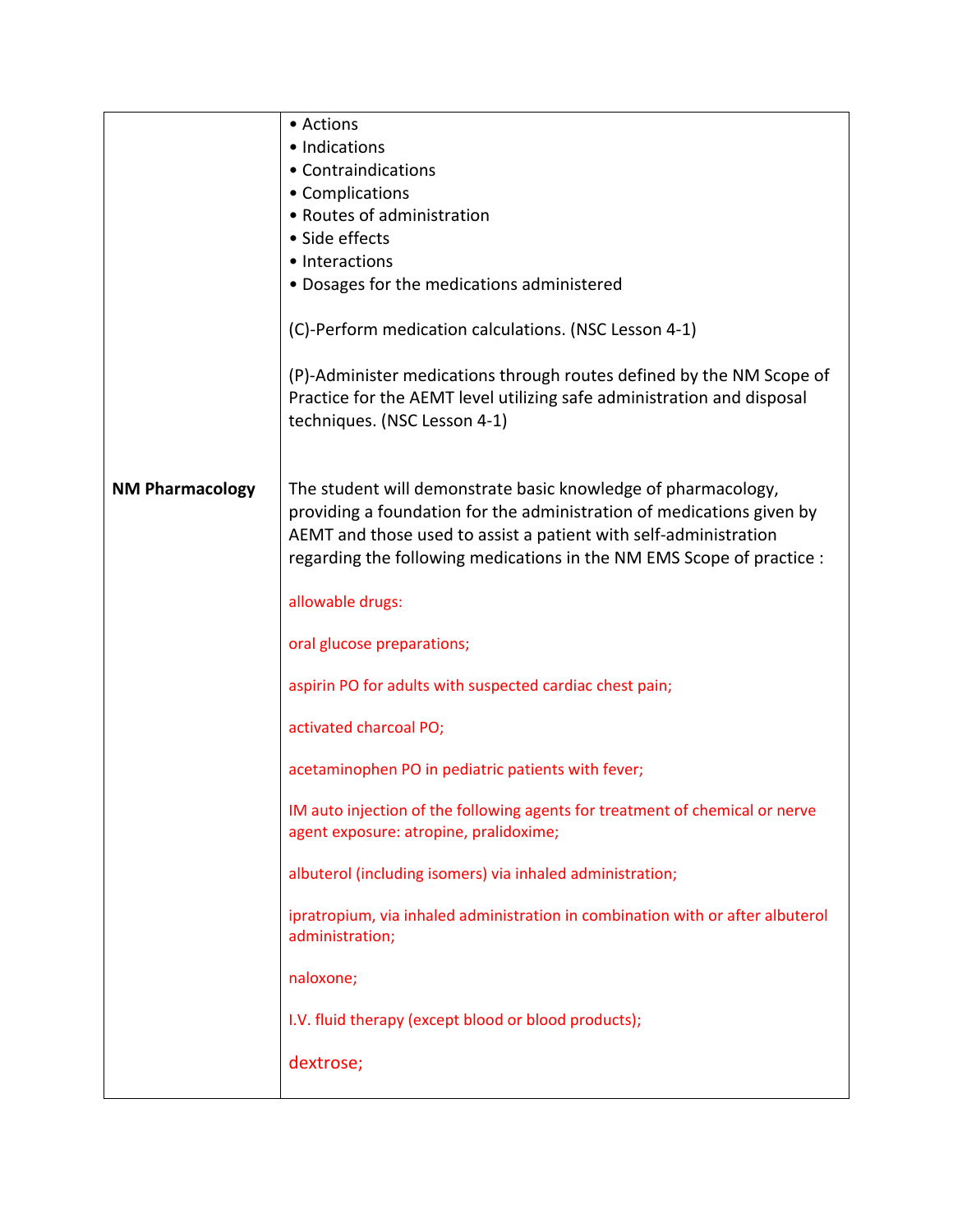| epinephrine (1:1000), SQ or IM (including auto injector) for<br>anaphylaxis and known asthmatics in severe respiratory distress (no<br>single dose greater than 0.3 cc);                                                                   |
|--------------------------------------------------------------------------------------------------------------------------------------------------------------------------------------------------------------------------------------------|
| epinephrine (1:10,000) in pulseless cardiac arrest for both adult and<br>pediatric patients; epinephrine may be administered via the<br>endotracheal tube in accordance with most current ACLS and PALS<br>guidelines;                     |
| nitroglycerin (sublingual) for chest pain associated with suspected<br>acute coronary syndromes; must have intravenous access established<br>prior to administration or approval of online medical control if IV<br>access is unavailable; |
| morphine, fentanyl, or dilaudid for use in pain control with approval<br>of on-line medical control;                                                                                                                                       |
| diphenhydramine for allergic reactions or dystonic reactions;                                                                                                                                                                              |
| glucagon, to treat hypoglycemia in diabetic patients when<br>intravenous access is not obtainable;                                                                                                                                         |
| anti-emetic agents, for use as an anti-emetic only;                                                                                                                                                                                        |
| methylprednisolone for reactive airway disease/acute asthma<br>exacerbation;                                                                                                                                                               |
| Hydroxycobalamine;                                                                                                                                                                                                                         |
| lidocaine (2%, preservative and epinephrine free for IV use) for<br>administration into the intraosseous space on pain responsive adult<br>patients while receiving intraosseous fluids or medications;                                    |
| patient's own medication that may be administered:                                                                                                                                                                                         |
| bronchodilators using pre-measured or metered dose inhalation<br>device;                                                                                                                                                                   |
| sublingual nitroglycerin for unrelieved chest pain; must have<br>intravenous access established prior to administration or approval of<br>online medical control if IV access is unavailable;                                              |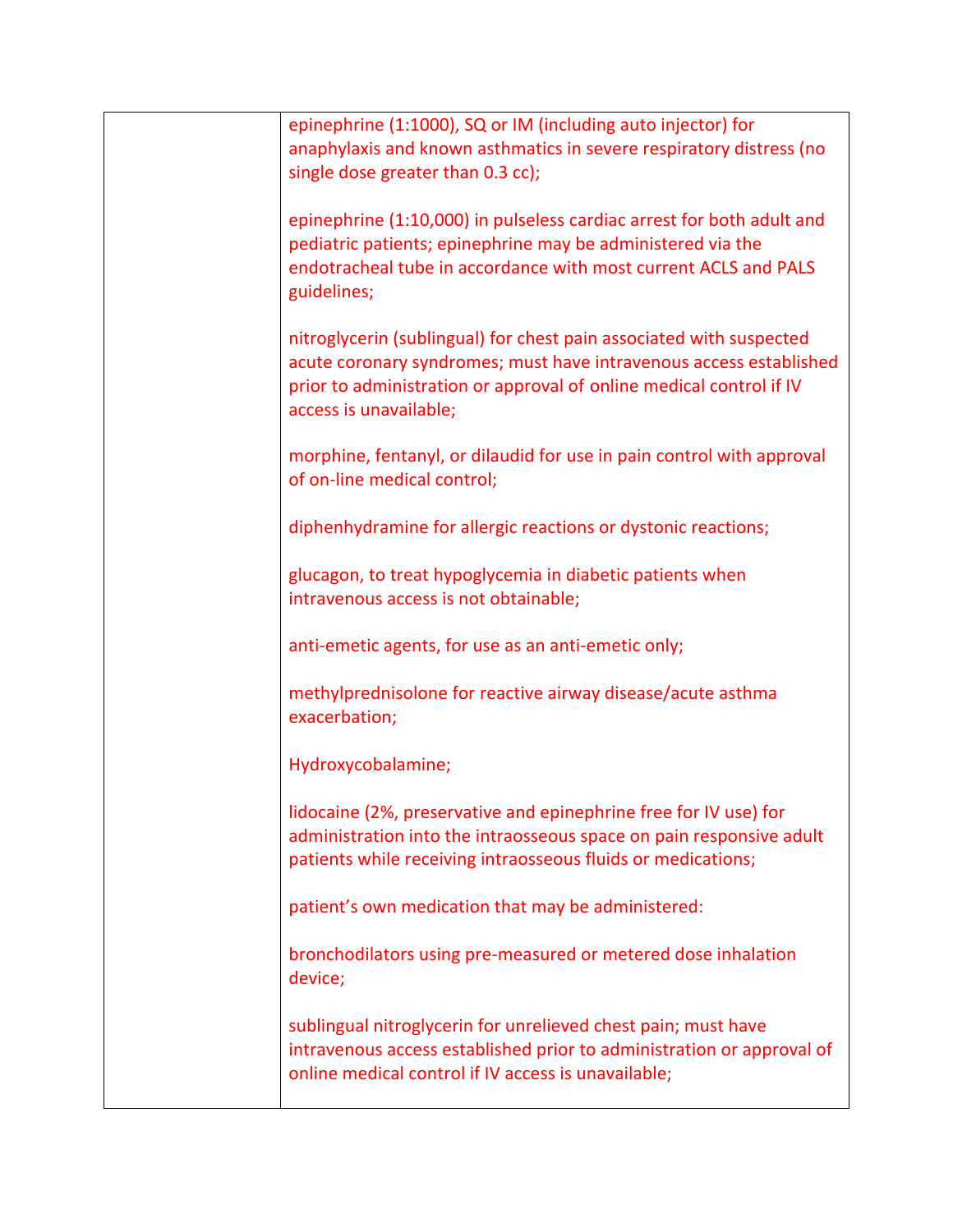|                                                                      | glucagon;                                                                                                                                                                                                                                                                                                                                                                                                                                                                                                                                                                                                                                                                                                                                                                                                                                                                                                                                                                        |
|----------------------------------------------------------------------|----------------------------------------------------------------------------------------------------------------------------------------------------------------------------------------------------------------------------------------------------------------------------------------------------------------------------------------------------------------------------------------------------------------------------------------------------------------------------------------------------------------------------------------------------------------------------------------------------------------------------------------------------------------------------------------------------------------------------------------------------------------------------------------------------------------------------------------------------------------------------------------------------------------------------------------------------------------------------------|
|                                                                      | situations may arise involving patients with uncommon conditions<br>requiring specific out of hospital administered medications or<br>procedures; family members or the designated caregiver trained and<br>knowledgeable of the special needs of the patient should be<br>recognized as the expert regarding the care of the patient; EMS can<br>offer assistance in airway management appropriate to their level of<br>licensure, IV access, and the administration of the patient's<br>prescribed medications where appropriate only if the medication is in<br>the EMS provider's scope of practice; online (direct contact) medical<br>control communication must be established with the<br>medical control physician approving the intervention;<br>EMS services are not expected to provide the prescribed<br>medications for these special needs patients;<br>drugs allowed for monitoring during interfacility transport:<br>potassium; intermediate EMT's may monitor |
|                                                                      | IV solutions that contain potassium during transport (not to exceed<br>20 mEq/1000cc or more than 10 mEq/hour);                                                                                                                                                                                                                                                                                                                                                                                                                                                                                                                                                                                                                                                                                                                                                                                                                                                                  |
|                                                                      | antibiotics and other anti-infectives utilizing an infusion pump;<br>intermediate EMT's may monitor antibiotic or other anti-infective<br>agents, provided a hospital initiated infusion has been running for a<br>minimum of 30 minutes prior to the intermediate initiating the<br>transfer, and the intermediate EMT is aware of reactions for which to<br>monitor and the appropriate action to take before assuming<br>responsibility for patient care;                                                                                                                                                                                                                                                                                                                                                                                                                                                                                                                     |
|                                                                      | immunizations and biologicals: administration of immunizations,<br>vaccines, biologicals, and<br>TB skin testing is authorized under the following circumstances:<br>to the general public as part of a department of health initiative or<br>emergency                                                                                                                                                                                                                                                                                                                                                                                                                                                                                                                                                                                                                                                                                                                          |
| Airway<br>Management,<br><b>Respiration and</b><br><b>Artificial</b> | Applies knowledge (fundamental depth, foundational breadth) of<br>general anatomy and physiology to patient assessment and<br>management in order to assure a patent airway, adequate mechanical<br>ventilation, and respiration for patients of all ages.                                                                                                                                                                                                                                                                                                                                                                                                                                                                                                                                                                                                                                                                                                                       |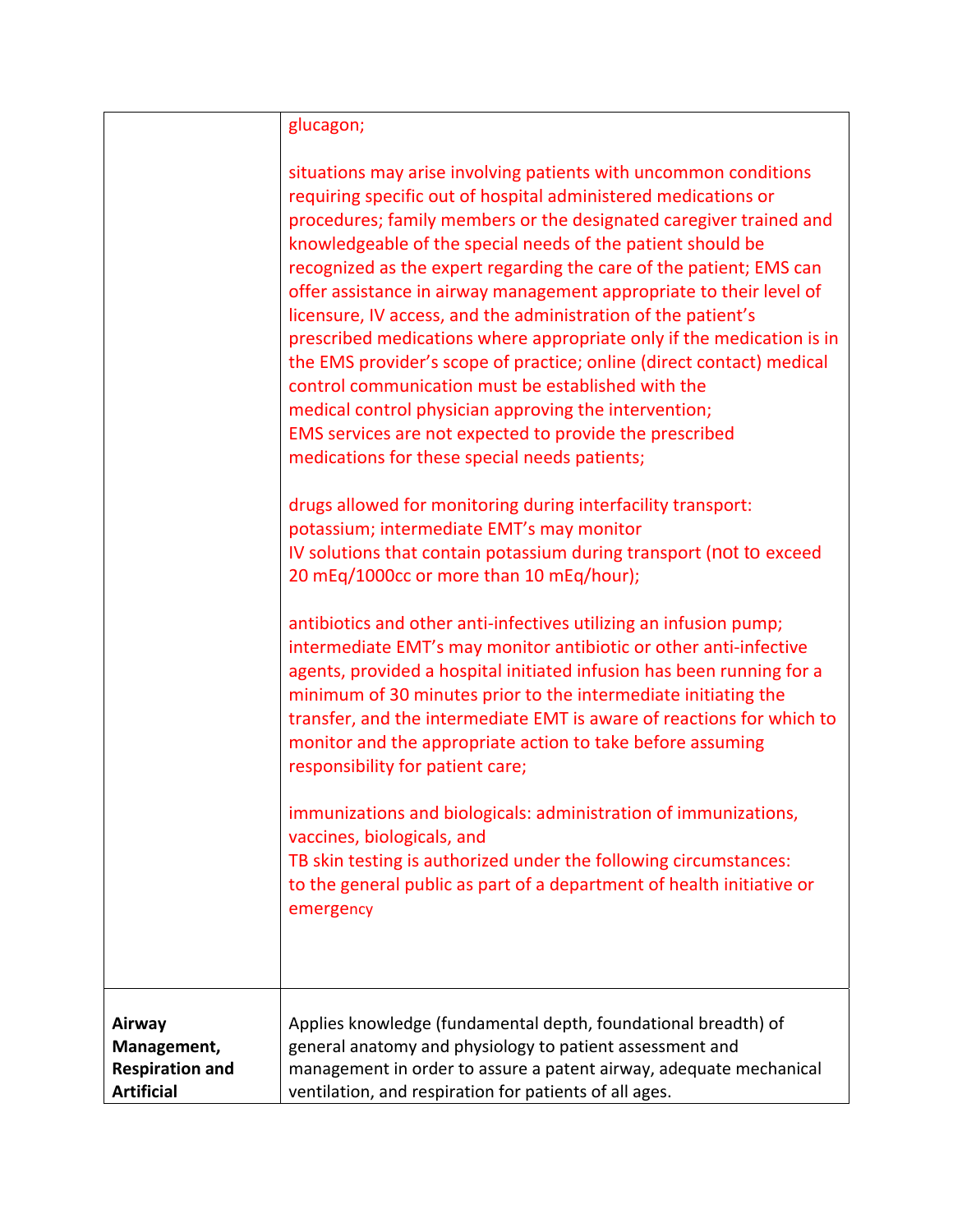| <b>Ventilation</b> |                                                                                                                                                                                                                                                                                                                                                                                                                          |
|--------------------|--------------------------------------------------------------------------------------------------------------------------------------------------------------------------------------------------------------------------------------------------------------------------------------------------------------------------------------------------------------------------------------------------------------------------|
|                    | <b>EMT Material PLUS:</b>                                                                                                                                                                                                                                                                                                                                                                                                |
|                    | Fundamental depth, foundational breadth                                                                                                                                                                                                                                                                                                                                                                                  |
|                    | Within the scope of practice of the AEMT                                                                                                                                                                                                                                                                                                                                                                                 |
|                    | Airway anatomy<br>٠                                                                                                                                                                                                                                                                                                                                                                                                      |
|                    | • Airway assessment                                                                                                                                                                                                                                                                                                                                                                                                      |
|                    | • Techniques of assuring a patent airway                                                                                                                                                                                                                                                                                                                                                                                 |
|                    | C)-Identify the need to secure an airway using advanced airways as<br>defined by NM Scope of Practice.                                                                                                                                                                                                                                                                                                                   |
|                    | The student will demonstrate basic knowledge of anatomy and<br>physiology, how to maintain an open airway, pulmonary resuscitation,<br>variations for infants and children and patients with laryngectomies. The<br>use of airways, suction equipment, oxygen equipment and delivery<br>systems, and resuscitation devices including                                                                                     |
|                    | basic airway management;<br>use of basic adjunctive airway equipment;<br>$\bullet$                                                                                                                                                                                                                                                                                                                                       |
|                    | suctioning;<br>$\bullet$                                                                                                                                                                                                                                                                                                                                                                                                 |
|                    | obstructed airway management;<br>$\bullet$                                                                                                                                                                                                                                                                                                                                                                               |
|                    | $\bullet$                                                                                                                                                                                                                                                                                                                                                                                                                |
|                    | oxygen;<br>The following require service medical director approval:<br>٠                                                                                                                                                                                                                                                                                                                                                 |
|                    | allowable skills:<br>$\bullet$                                                                                                                                                                                                                                                                                                                                                                                           |
|                    | mechanical positive pressure ventilation;<br>$\bullet$                                                                                                                                                                                                                                                                                                                                                                   |
|                    | use of multi-lumen, supraglottic, and laryngeal airway devices<br>٠                                                                                                                                                                                                                                                                                                                                                      |
|                    | (examples: PTLA,                                                                                                                                                                                                                                                                                                                                                                                                         |
|                    | • combi-tube, king airway, LMA) to include gastric suctioning;<br>CPAP, ETCO2                                                                                                                                                                                                                                                                                                                                            |
|                    | Lab:                                                                                                                                                                                                                                                                                                                                                                                                                     |
|                    | (P)-Demonstrate the ability to open and maintain patent airways<br>through the use of airway adjuncts, suction equipment, oxygen<br>equipment, delivery systems and ventilatory devices such as BVM and<br>any other devices as defined by the NM Scope of Practice for the AEMT<br>level, and resuscitation devices including variations for infants and<br>children and patients with laryngectomies. (NSC Lesson 2-2) |
|                    | P)-Demonstrate the ability to utilize airway monitoring devices as<br>defined by the NM Scope of Practice for the AEMT level.                                                                                                                                                                                                                                                                                            |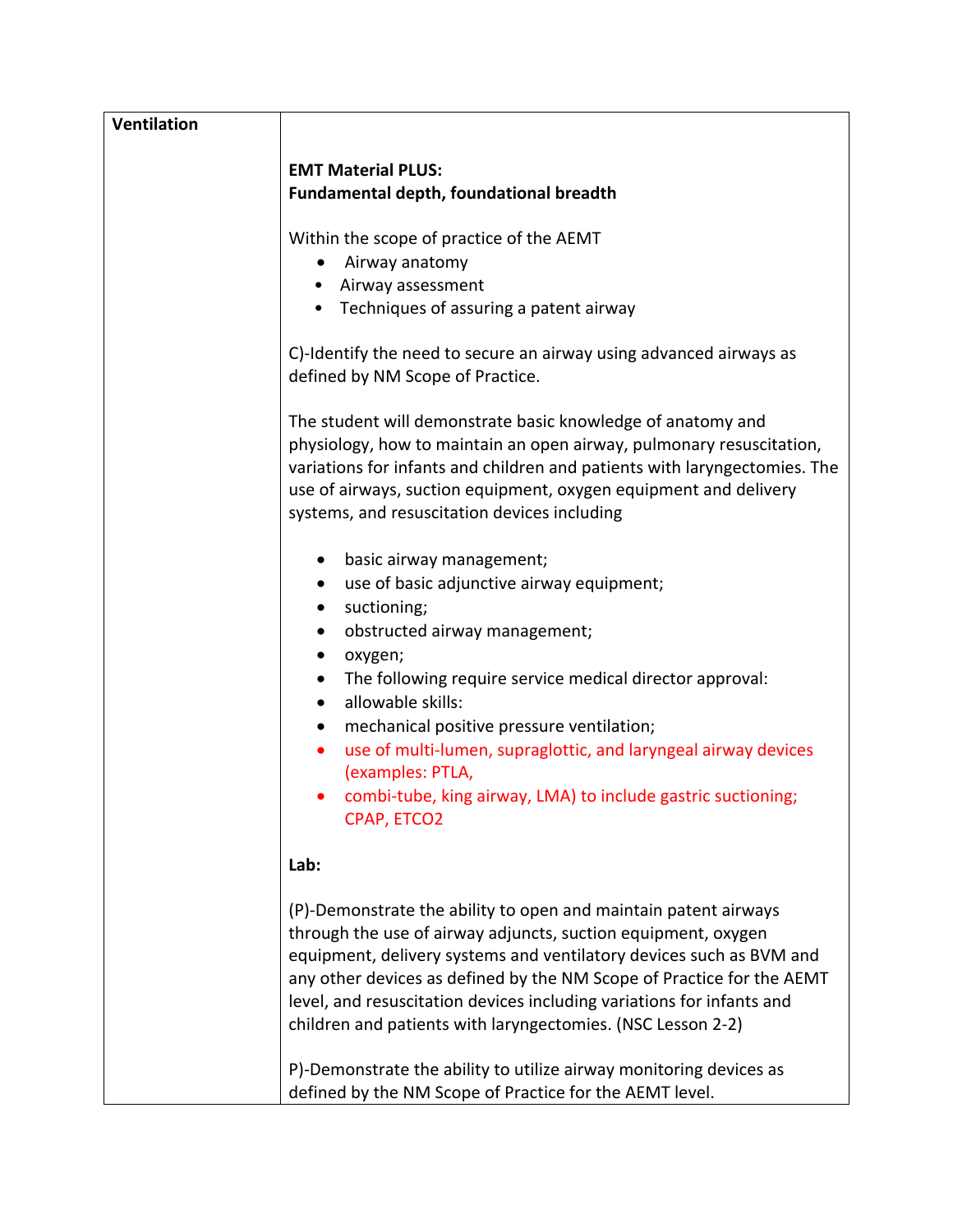| <b>Respiration</b>            | <b>EMT Material Plus:</b>                                                                                                                                                                                                                                                         |
|-------------------------------|-----------------------------------------------------------------------------------------------------------------------------------------------------------------------------------------------------------------------------------------------------------------------------------|
|                               | Complex depth, foundational breadth<br>•Anatomy of the respiratory system                                                                                                                                                                                                         |
|                               | Fundamental depth, comprehensive breadth                                                                                                                                                                                                                                          |
|                               | •Physiology and pathophysiology of respiration<br>Pulmonary ventilation<br>٠<br>Oxygenation<br>$\bullet$<br>• Respiration<br>External<br>Internal<br>Cellular<br>•Assessment and management of adequate and inadequate respiration<br>•Supplemental oxygen therapy                |
|                               |                                                                                                                                                                                                                                                                                   |
| <b>Artificial Ventilation</b> | <b>EMT Material PLUS:</b><br>Complex depth, foundational breadth<br>Assessment and management of adequate and inadequate<br>ventilation<br>• Artificial ventilation<br>• Minute ventilation<br>• Alveolar ventilation<br>• Effect of artificial ventilation on cardiac output     |
| <b>Patient Assessment</b>     | Applies scene information and patient assessment findings<br>(scene size up, primary and secondary assessment, patient<br>history, and reassessment) to guide emergency management.<br>Fundamental depth, foundational breadth<br>Scene management<br>Multiple patient situations |
| <b>Scene Size-Up</b>          | <b>EMT Material PLUS:</b><br>Fundamental depth, foundational breadth<br>• Scene management<br>Multiple patient situations                                                                                                                                                         |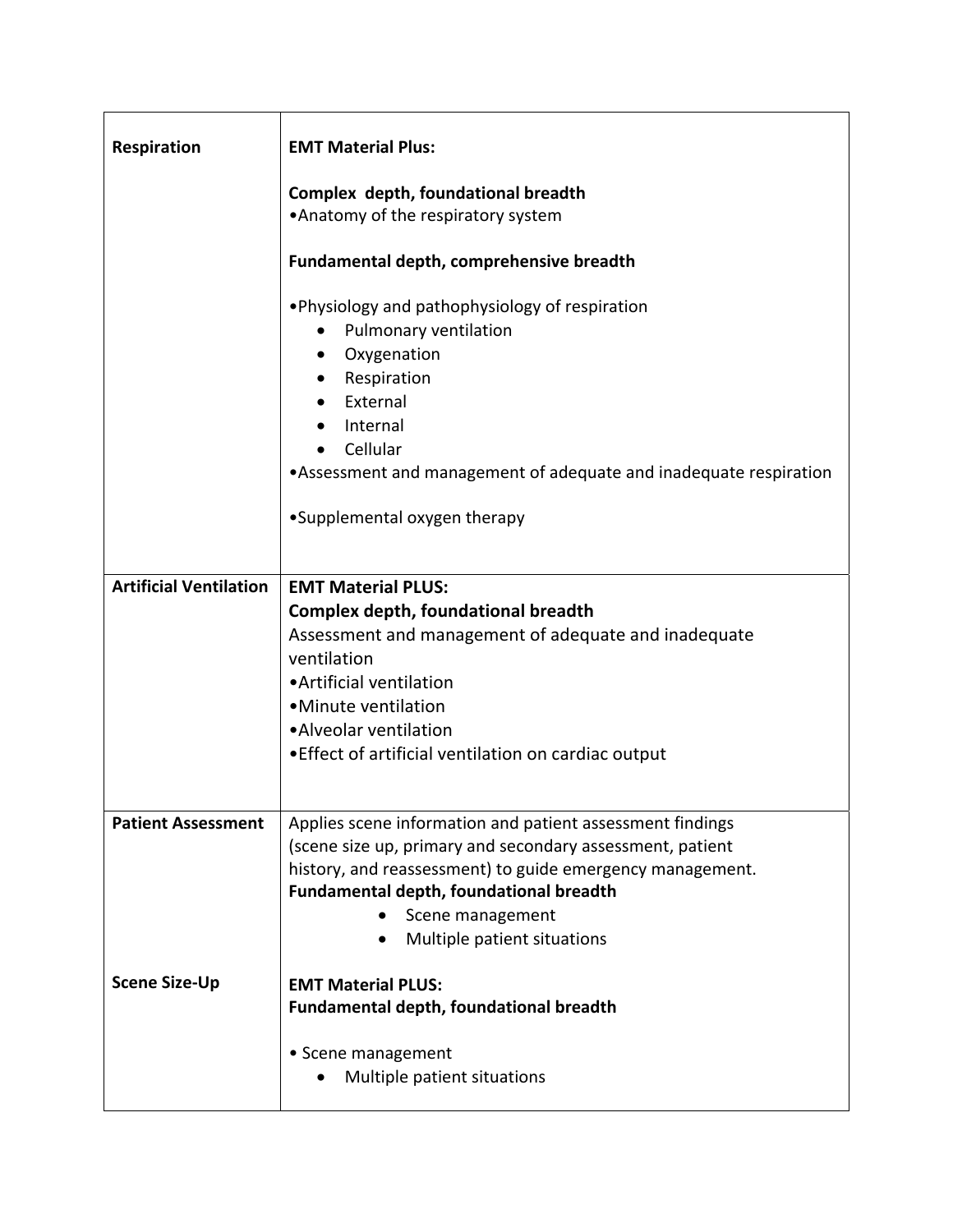| <b>Primary Assessment</b> | <b>EMT Material PLUS:</b>                                                  |
|---------------------------|----------------------------------------------------------------------------|
|                           | <b>Fundamental depth, foundational breadth</b>                             |
|                           |                                                                            |
|                           | Primary assessment for all patient situations<br>٠                         |
|                           | Initial general impression<br>٠                                            |
|                           | Level of consciousness<br>$\bullet$                                        |
|                           | ABCs                                                                       |
|                           | Identifying life threats<br>$\bullet$                                      |
|                           | Assessment of vital functions                                              |
|                           | Integration of treatment/ procedures needed to preserve life<br>$\bullet$  |
| <b>History Taking</b>     |                                                                            |
|                           | <b>EMT Material PLUS:</b>                                                  |
|                           | Fundamental depth, foundational breadth                                    |
|                           | Investigation of the chief complaint<br>٠                                  |
|                           | Mechanism of injury/nature of illness<br>$\bullet$                         |
|                           | Past medical history<br>٠                                                  |
|                           | Associated signs and symptoms<br>٠                                         |
|                           | Pertinent negatives                                                        |
| Secondary                 |                                                                            |
| <b>Assessment</b>         |                                                                            |
|                           | <b>EMT Material PLUS:</b>                                                  |
|                           | <b>Fundamental depth, foundational breadth</b>                             |
|                           | Techniques of physical examination                                         |
|                           | Respiratory system<br>$\bullet$                                            |
|                           | Presence of breath sounds<br>$\bullet$                                     |
|                           | Cardiovascular system                                                      |
|                           | Neurological system                                                        |
|                           | Musculoskeletal system<br>All anatomical region                            |
|                           |                                                                            |
|                           | <b>Complex depth, foundational breadth</b>                                 |
|                           | Assessment of                                                              |
|                           | •Lung sounds                                                               |
|                           |                                                                            |
|                           | Lab:                                                                       |
|                           | (C/P)-Demonstrates the ability to properly perform the initial             |
|                           | assessment. The student will form a general impression, determine          |
|                           | responsiveness, and perform assessment of the airway, breathing and        |
|                           | circulation to include external blood loss. Students will also discuss how |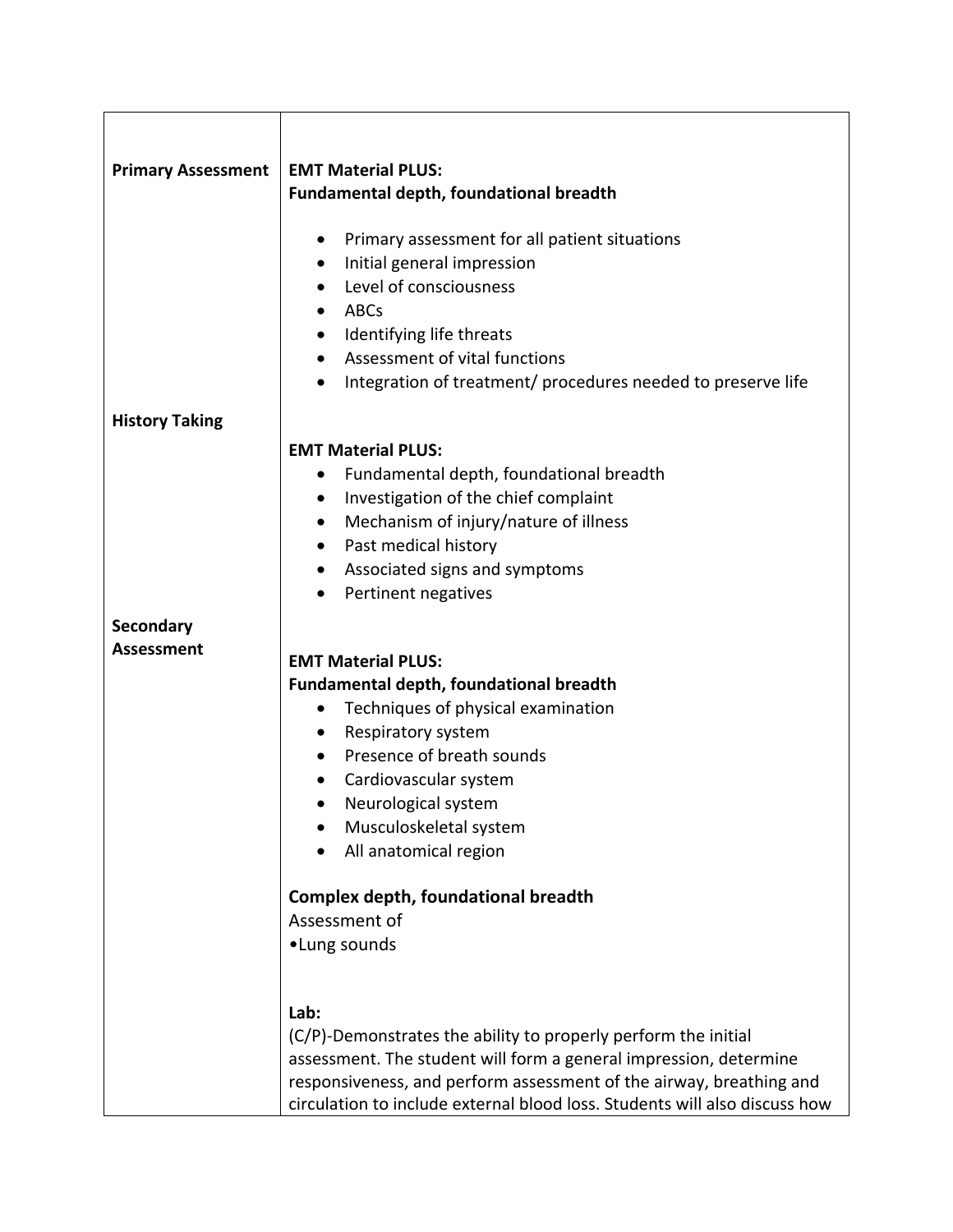| to determine priorities of patient care. (NSC Lesson 3-2)                                                                                                                                        |
|--------------------------------------------------------------------------------------------------------------------------------------------------------------------------------------------------|
|                                                                                                                                                                                                  |
| (C/P)-Demonstrate the ability to accurately obtain and record a patient's<br>vital signs and a SAMPLE history. (NSC Lesson 1-5)                                                                  |
| Simple depth, simple breadth<br>Within the scope of practice of the AEMT :<br>Obtaining and using information from patient<br>monitoring devices including (but not limited to)                  |
| Pulse oximetry                                                                                                                                                                                   |
| Non-invasive blood pressure                                                                                                                                                                      |
| <b>Blood Glucose determination</b>                                                                                                                                                               |
|                                                                                                                                                                                                  |
| Glucometry and any other point of care testing as approved by<br>the state of NM and local medical direction.<br>Capnometry placement and monitoring<br>12 lead EKG acquisition and transmission |
| <b>EMT Material PLUS:</b>                                                                                                                                                                        |
| <b>Fundamental depth, foundational breadth</b>                                                                                                                                                   |
| . how and when to perform a reassessment for all patient situations                                                                                                                              |
| Lab:<br>(C/P)-Displays knowledge and skills required to continue the<br>assessment and treatment of a patient. (NSC Lesson 3-5)                                                                  |
|                                                                                                                                                                                                  |
| Integrates complex knowledge of the anatomy and physiology<br>of the airway, respiratory and circulatory systems to the<br>practice of EMS.                                                      |
| Lab:                                                                                                                                                                                             |
| (C/P)-Demonstrate the ability to identify major bones and organs and                                                                                                                             |
|                                                                                                                                                                                                  |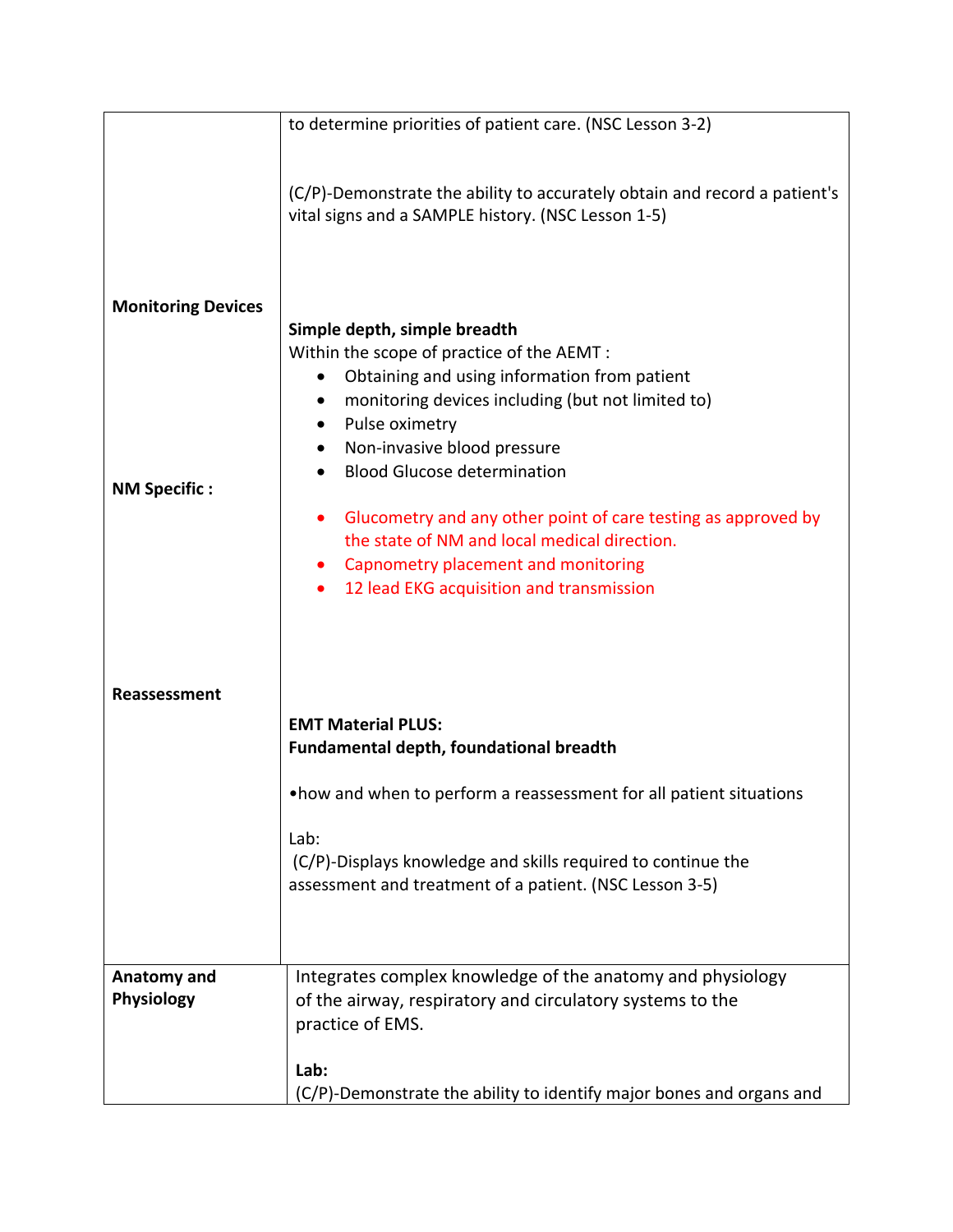|                         | anatomical landmarks on a patient. (NSC Lesson 1-4)                      |
|-------------------------|--------------------------------------------------------------------------|
| <b>Medical</b>          | Uses foundational anatomical and medical terms and abbreviations in      |
| <b>Terminology</b>      | written and oral communication with colleagues and other health care     |
|                         | professionals.                                                           |
| Pathophysiology         | Applies comprehensive knowledge of the pathophysiology of                |
|                         | respiration and perfusion to patient assessment and management.          |
| <b>Life Span</b>        | Applies fundamental knowledge of life span development to patient        |
| <b>Development</b>      | assessment and management.                                               |
| <b>Public Health</b>    | Uses simple knowledge of the principles of the role of EMS               |
|                         | during public health emergencies                                         |
|                         |                                                                          |
| <b>Medicine</b>         | Applies fundamental knowledge to provide basic emergency care and        |
|                         | selected advanced Emergency care and transportation based on             |
|                         | assessment findings for an acutely ill patient.                          |
| <b>Medical Overview</b> | <b>EMT Material PLUS:</b>                                                |
|                         | Fundamental depth, foundational                                          |
|                         | breadth                                                                  |
|                         | Pathophysiology, assessment, and management of a medical                 |
|                         | complaints to include                                                    |
|                         | • Transport mode                                                         |
|                         | • Destination decisions                                                  |
|                         |                                                                          |
|                         | (A/C/P)-Describes and demonstrates the method of assessing patients      |
|                         | with medical complaints or signs and symptoms. This lesson will also     |
|                         | serve as an introduction to the care of the medical patient. (NSC Lesson |
|                         | $3-4)$                                                                   |
|                         | (C/P)-Demonstrates the ability to identify and manage individual         |
|                         | system and multi-system related medical emergencies including            |
|                         | respiratory, cardiovascular, endocrine, neurological, and behavioral.    |
|                         | (NSC Lessons 4-2 through 4-5, 4-8)                                       |
|                         |                                                                          |
| <b>Neurology</b>        | <b>EMT Material PLUS:</b>                                                |
|                         | <b>Fundamental depth, foundational breadth</b>                           |
|                         | Anatomy, physiology, pathophysiology, assessment                         |
|                         | and management of                                                        |
|                         | • Stroke/ transient ischemic attack                                      |
|                         | • Status epilepticus                                                     |
|                         | • Headache                                                               |
|                         | <b>Complex depth, foundational breadth</b>                               |
|                         | Anatomy, physiology, pathophysiology, assessment                         |
|                         | and management of                                                        |
|                         | •Seizure                                                                 |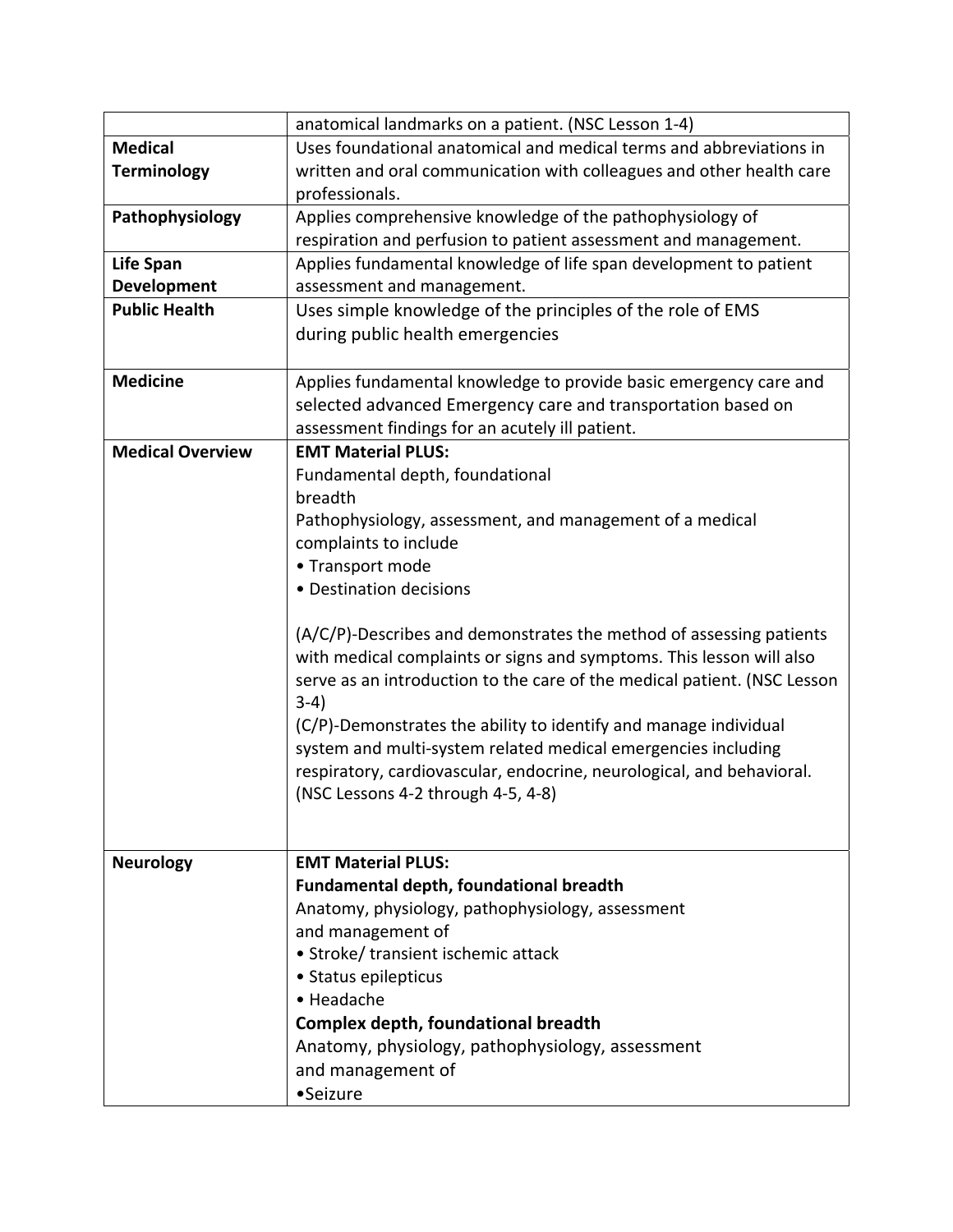| <b>Abdominal and</b>       | <b>EMT Material PLUS:</b>                                       |
|----------------------------|-----------------------------------------------------------------|
| Gastrointestinal           | Fundamental depth, foundational breadth                         |
| <b>Disorders</b>           | Anatomy, physiology, pathophysiology, assessment,               |
|                            | and management of                                               |
|                            | • Acute and chronic gastrointestinal hemorrhage                 |
|                            | Simple depth, simple breadth                                    |
|                            | Anatomy, physiology, pathophysiology, assessment,               |
|                            | and management of                                               |
|                            | • Peritonitis                                                   |
|                            | • Ulcerative diseases                                           |
| Immunology                 | <b>EMT Material PLUS:</b>                                       |
|                            | Complex depth, comprehensive breadth                            |
|                            | Anatomy, physiology, pathophysiology, assessment,               |
|                            | and management of hypersensitivity disorders and/or             |
|                            | emergencies                                                     |
|                            | • Allergic and Anaphylactic reactions                           |
| <b>Infectious Diseases</b> | <b>EMT Material PLUS:</b>                                       |
|                            | Simple depth, simple breadth                                    |
|                            | Assessment and management of                                    |
|                            | • A patient who may have an infectious disease                  |
|                            | . How to decontaminate the ambulance and equipment              |
|                            | after treating a patient                                        |
|                            |                                                                 |
|                            | <b>EMT Material PLUS:</b>                                       |
|                            | <b>Fundamental depth, foundational breadth</b>                  |
|                            | Assessment and management of                                    |
|                            | • A patient who may be infected with a blood borne pathogen     |
|                            | O HIV                                                           |
|                            | O Hepatitis B                                                   |
|                            | • Antibiotic resistant infections                               |
|                            | •Current infectious diseases prevalent in the community         |
| <b>Endocrine</b>           | <b>EMT Material PLUS:</b>                                       |
| <b>Disorders</b>           | Complex depth, foundational breadth                             |
|                            | Anatomy, physiology, pathophysiology, assessment and management |
|                            | of                                                              |
|                            | • Acute diabetic emergencies                                    |
|                            |                                                                 |
| Psychiatric                | <b>EMT Material PLUS:</b>                                       |
|                            | Simple depth, simple breadth                                    |
|                            | • Basic principles of the mental health system                  |
|                            |                                                                 |
|                            | Fundamental depth, foundational breadth                         |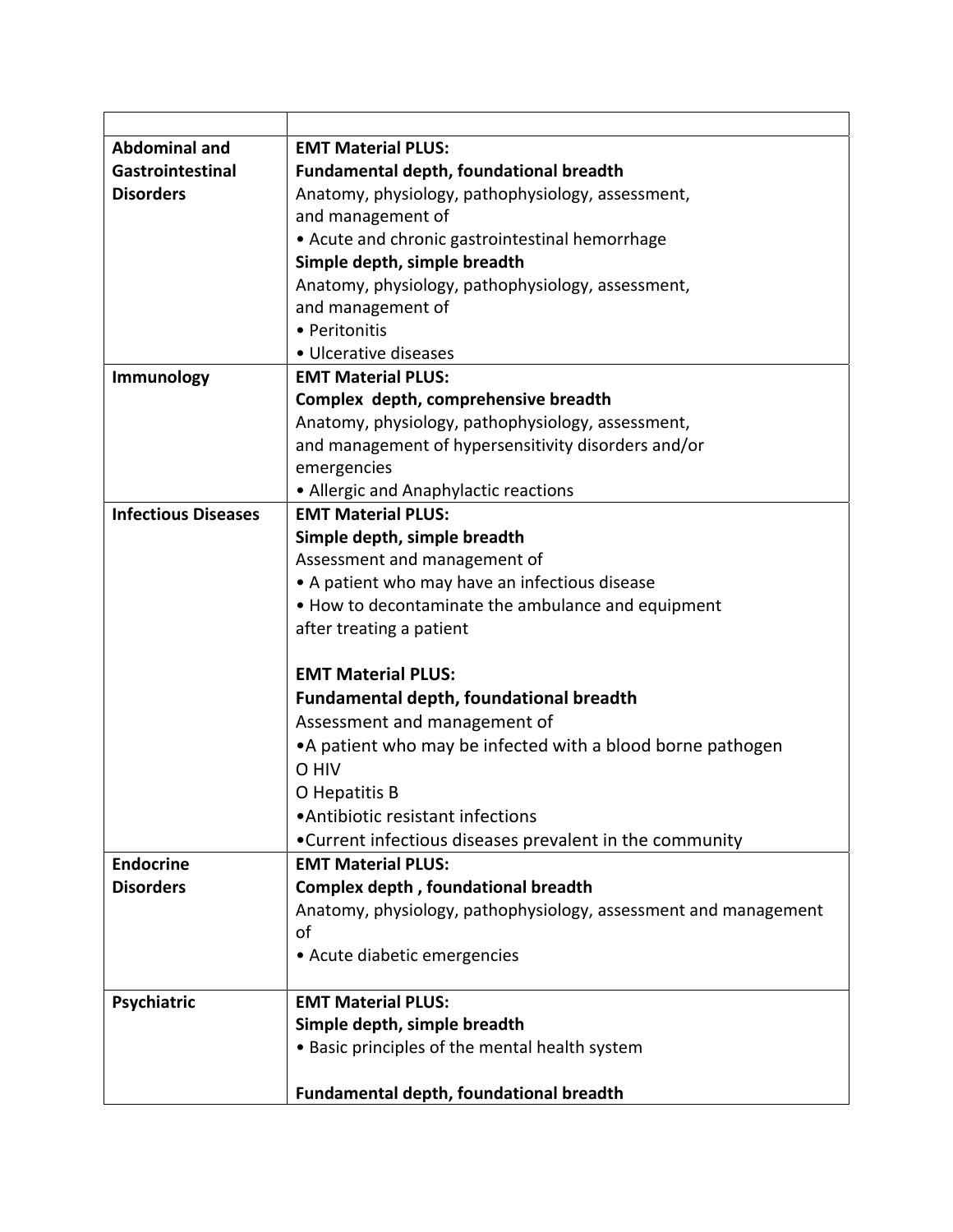|                    | Assessment and management of                                     |
|--------------------|------------------------------------------------------------------|
|                    | • Acute psychosis                                                |
|                    | • Suicidal/risk                                                  |
|                    | • Agitated delirium                                              |
| Cardiovascular     | <b>EMT Material PLUS:</b>                                        |
|                    | Fundamental depth, foundational breadth                          |
|                    | Anatomy, physiology, pathophysiology, assessment, and management |
|                    | of                                                               |
|                    | • Aortic aneurysm/dissection                                     |
|                    | • Thromboembolism                                                |
|                    | <b>Complex depth, foundational breadth</b>                       |
|                    | Anatomy, physiology, pathophysiology, assessment, and management |
|                    | οf                                                               |
|                    | • Acute coronary syndrome                                        |
|                    |                                                                  |
|                    | Angina pectoris                                                  |
|                    | <b>Myocardial infarction</b>                                     |
|                    | Fundamental depth, simple breadth                                |
|                    | Anatomy, physiology, pathophysiology, assessment, and management |
|                    | of                                                               |
|                    | • Heart failure                                                  |
|                    | • Hypertensive emergencies                                       |
| <b>Toxicology</b>  | <b>EMT Material PLUS:</b>                                        |
|                    | <b>Fundamental depth, foundational breadth</b>                   |
|                    | Anatomy, physiology, pathophysiology, assessment,                |
|                    | and management of                                                |
|                    | · Inhaled poisons                                                |
|                    | · Ingested poisons                                               |
|                    | · Injected poisons                                               |
|                    | • Absorbed poisons                                               |
|                    | • Alcohol intoxication and withdrawal                            |
|                    | <b>Fundamental depth, foundational breadth</b>                   |
|                    | •Opiate toxidrome                                                |
|                    |                                                                  |
|                    |                                                                  |
| <b>Respiratory</b> | <b>EMT Material PLUS:</b>                                        |
|                    | <b>Fundamental depth, foundational breadth</b>                   |
|                    | Anatomy, physiology, pathophysiology, assessment, and management |
|                    | of                                                               |
|                    | • Epiglottitis                                                   |
|                    | • Spontaneous pneumothorax                                       |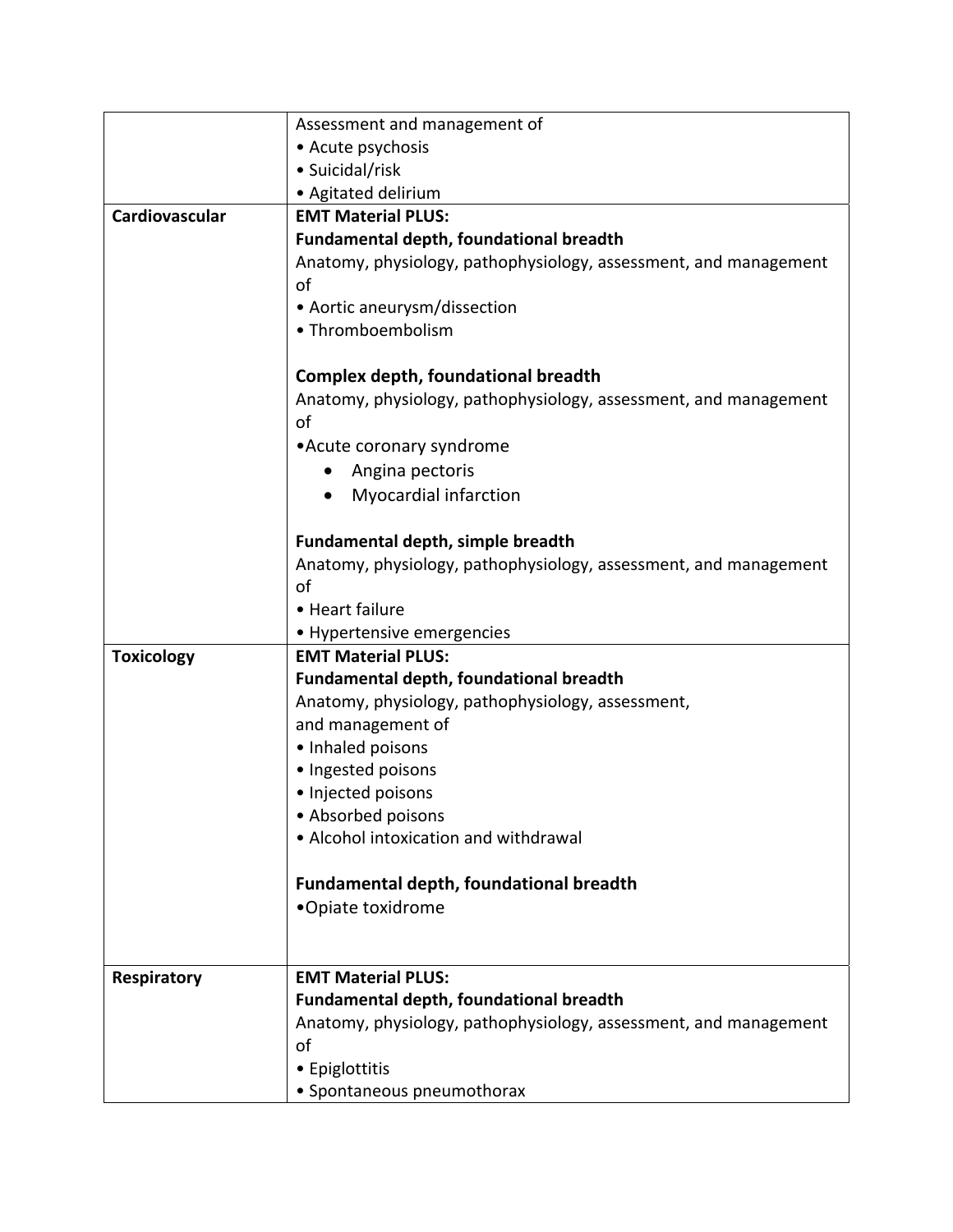|                     | • Pulmonary edema                                     |
|---------------------|-------------------------------------------------------|
|                     | • Chronic obstructive pulmonary disease               |
|                     | • Environmental/industrial exposure                   |
|                     | • Toxic gas                                           |
|                     |                                                       |
|                     | Complex depth, foundational breadth                   |
|                     | Anatomy, physiology, pathophysiology, assessment,     |
|                     | and management of                                     |
|                     | •Asthma                                               |
|                     | •Obstructive/restrictive disease                      |
|                     | •Pneumonia                                            |
|                     |                                                       |
|                     | Simple depth, simple breadth                          |
|                     | Anatomy, physiology, pathophysiology, assessment,     |
|                     | and management of                                     |
|                     | • Pertussis                                           |
|                     | • Cystic fibrosis                                     |
|                     | • Pulmonary embolism                                  |
|                     | • Viral respiratory infections                        |
| Hematology          | Simple depth, simple breadth                          |
|                     | Anatomy, physiology, pathophysiology, assessment,     |
|                     | and management of                                     |
|                     | • Clotting disorders                                  |
|                     |                                                       |
|                     | Fundamental depth, foundational breadth               |
|                     | Anatomy, physiology, pathophysiology, assessment      |
|                     | and management of                                     |
|                     | • Sickle cell crisis                                  |
|                     |                                                       |
| Genitourinary/Renal | <b>EMT Material PLUS:</b>                             |
|                     | Simple depth, simple breadth                          |
|                     | Anatomy, physiology, pathophysiology, assessment,     |
|                     | and management of                                     |
|                     | • Complications related to                            |
|                     | o Urinary catheter management (not insertion)         |
|                     |                                                       |
|                     |                                                       |
|                     | <b>Fundamental depth, simple breadth</b>              |
|                     | Anatomy, physiology, pathophysiology, assessment, and |
|                     | management of                                         |
|                     | •Complications related to renal dialysis              |
|                     | •Kidney stones                                        |
|                     |                                                       |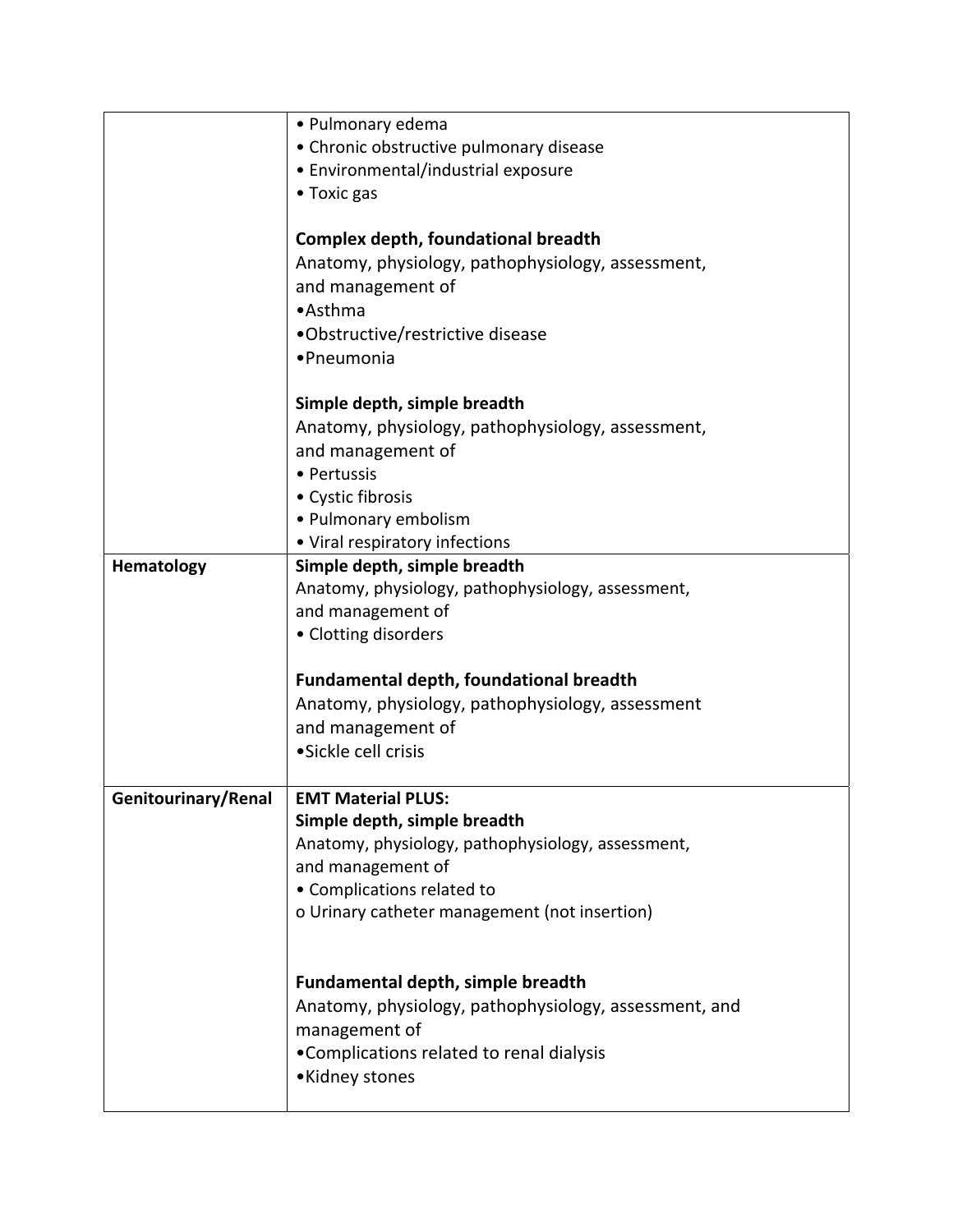| Gynecology                               | <b>EMT Material Plus:</b>                                                                                                                                                                                                                                                                                       |
|------------------------------------------|-----------------------------------------------------------------------------------------------------------------------------------------------------------------------------------------------------------------------------------------------------------------------------------------------------------------|
|                                          | Fundamental depth, foundational breadth                                                                                                                                                                                                                                                                         |
|                                          | Anatomy, physiology, assessment findings, and management of<br>• Vaginal bleeding<br>• Sexual assault (to include appropriate emotional support)                                                                                                                                                                |
|                                          | Simple depth, simple                                                                                                                                                                                                                                                                                            |
|                                          | (C/P)-Demonstrates the ability to identify and manage<br>Obstetrics/Gynecology emergencies. (NSC Lesson 4-9)                                                                                                                                                                                                    |
| <b>Non-Traumatic</b>                     | Fundamental depth, foundational breadth                                                                                                                                                                                                                                                                         |
| <b>Musculoskeletal</b>                   | Anatomy, physiology,                                                                                                                                                                                                                                                                                            |
| <b>Disorders</b>                         | pathophysiology, assessment and management of                                                                                                                                                                                                                                                                   |
|                                          | • Non-traumatic fractures                                                                                                                                                                                                                                                                                       |
|                                          |                                                                                                                                                                                                                                                                                                                 |
| <b>Diseases of the</b>                   | Simple depth, simple breadth                                                                                                                                                                                                                                                                                    |
| Eyes, Ears, Nose,                        | Recognition and management of                                                                                                                                                                                                                                                                                   |
| and Throat                               | • Nose bleed                                                                                                                                                                                                                                                                                                    |
|                                          |                                                                                                                                                                                                                                                                                                                 |
|                                          |                                                                                                                                                                                                                                                                                                                 |
| <b>Shock and</b><br><b>Resuscitation</b> | Applies fundamental knowledge to provide basic and selected<br>advanced emergency care and transportation based on assessment<br>findings for a patient in shock, respiratory failure or arrest, cardiac<br>failure or arrest, and post resuscitation management.                                               |
|                                          | (C/P)-Recognize a patient with internal and external bleeding, signs and<br>symptoms of shock (hypo perfusion), and provide emergency medical<br>care of shock (hypo perfusion) and external bleeding control to include<br>skills approved by the NM Scope of Practice for the AEMT level. (NSC<br>Lesson 5-1) |
| <b>Trauma</b>                            | Applies fundamental knowledge to provide basic and selected<br>advanced emergency care and transportation based on assessment<br>findings for an acutely injured patient.                                                                                                                                       |
|                                          |                                                                                                                                                                                                                                                                                                                 |
| <b>Trauma Overview</b>                   | Fundamental depth, foundational breadth                                                                                                                                                                                                                                                                         |
|                                          | Pathophysiology, assessment, and management of the trauma<br>patient<br>Trauma scoring                                                                                                                                                                                                                          |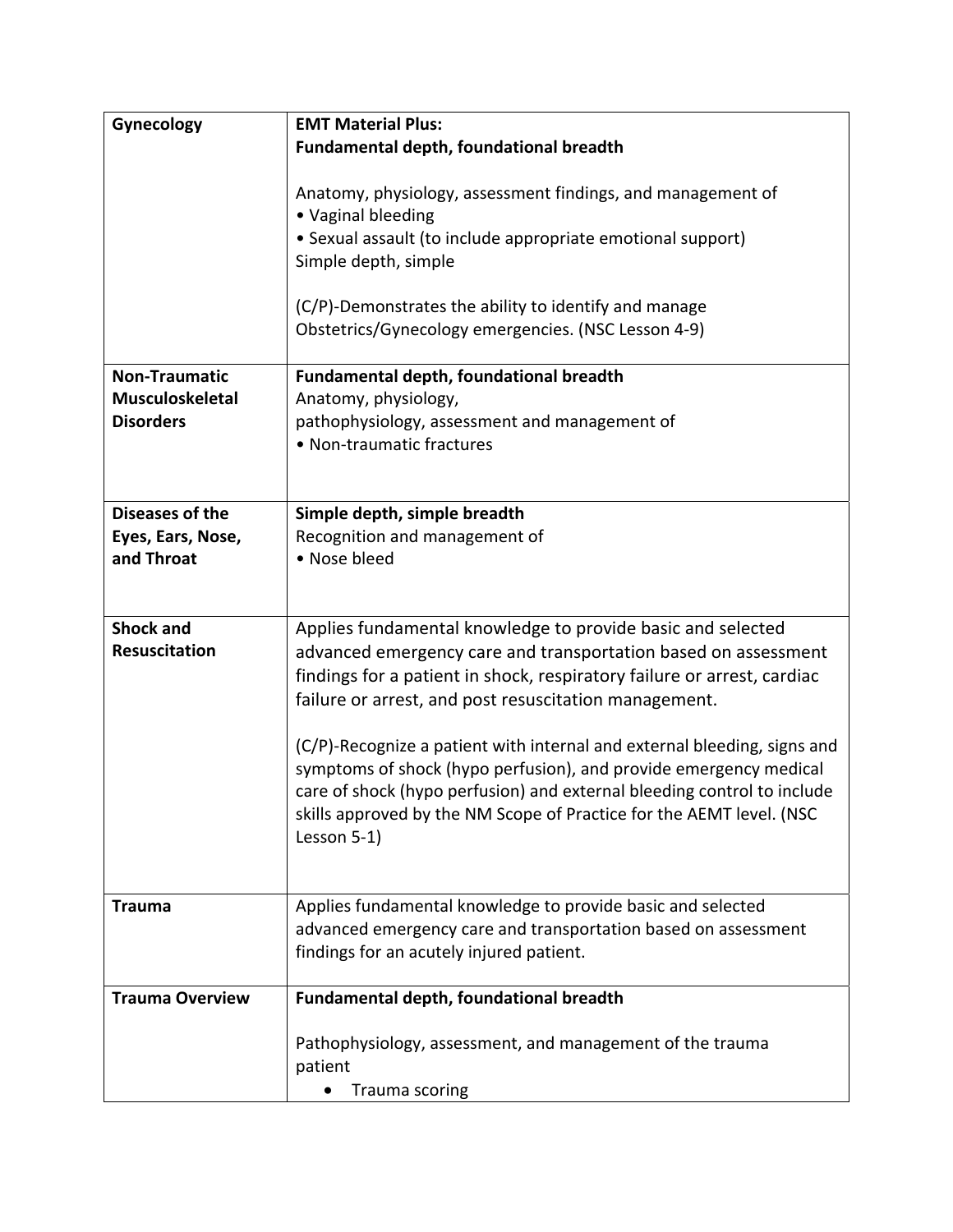|                     | Rapid transport and destination issues<br>٠                            |
|---------------------|------------------------------------------------------------------------|
|                     | Transport mode                                                         |
|                     |                                                                        |
|                     | (C/P)-Describes and demonstrates the method of assessing patients'     |
|                     |                                                                        |
|                     | traumatic injuries. A rapid approach to the trauma patient will be the |
|                     | focus of this lesson. (NSC Lesson 3-3)                                 |
|                     |                                                                        |
|                     |                                                                        |
| <b>Bleeding</b>     | <b>EMT Material Plus:</b>                                              |
|                     | <b>Fundamental depth, foundational breadth</b>                         |
|                     |                                                                        |
|                     | Pathophysiology, assessment, and management of                         |
|                     | • Bleeding                                                             |
|                     |                                                                        |
|                     | Complex depth, comprehensive breadth                                   |
|                     | • Fluid resuscitation                                                  |
|                     |                                                                        |
| <b>Chest Trauma</b> | <b>EMT Material Plus:</b>                                              |
|                     | Fundamental depth, simple breadth                                      |
|                     | Pathophysiology, assessment and management                             |
|                     | • Blunt versus penetrating mechanisms                                  |
|                     | <b>Fundamental depth, foundational breadth</b>                         |
|                     | Pathophysiology, assessment and management of                          |
|                     | •Traumatic aortic disruption                                           |
|                     | • Pulmonary contusion                                                  |
|                     | •Blunt cardiac injury                                                  |
|                     | • Hemothorax                                                           |
|                     | •Pneumothorax                                                          |
|                     | O Open                                                                 |
|                     | O Simple                                                               |
|                     | O Tension                                                              |
|                     | •Cardiac tamponade                                                     |
|                     | • Rib fractures                                                        |
|                     | •Flail chest                                                           |
|                     |                                                                        |
|                     | •Commotio cordis                                                       |
|                     | •Traumatic asphyxia                                                    |
|                     |                                                                        |
|                     |                                                                        |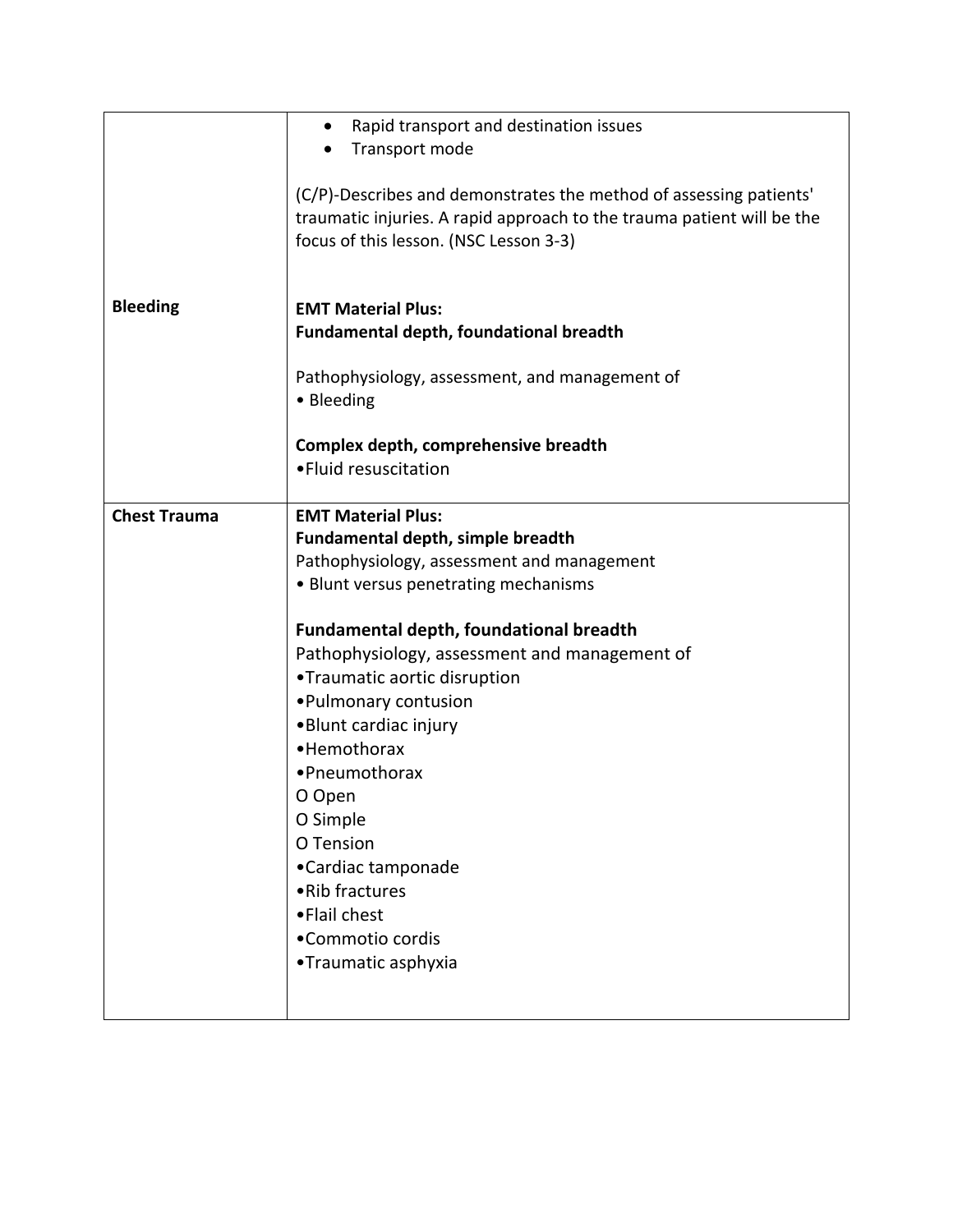| <b>Abdominal and</b>      | <b>EMT Material Plus:</b>                      |
|---------------------------|------------------------------------------------|
| Genitourinary             |                                                |
| <b>Trauma</b>             | <b>Fundamental depth, foundational breadth</b> |
|                           | Pathophysiology, assessment, and management of |
|                           | •Vascular injury                               |
|                           | •Solid and hollow organs injuries              |
|                           | .Blunt versus penetrating mechanisms           |
|                           | • Evisceration                                 |
|                           | •Retroperitoneal injuries                      |
|                           | . Injuries to the external genitalia           |
|                           | .Vaginal bleeding due to trauma                |
|                           | •Sexual assault                                |
|                           |                                                |
| <b>Orthopedic Trauma</b>  | <b>EMT Material Plus:</b>                      |
|                           | Pathophysiology, assessment, and management of |
|                           | <b>Fundamental depth, foundational breadth</b> |
|                           | • Upper and lower extremity orthopedic trauma  |
|                           | • Open fractures                               |
|                           | • Closed fractures                             |
|                           | • Dislocations                                 |
|                           | • Sprains/strains                              |
|                           |                                                |
|                           | Simple depth, simple breadth                   |
|                           | •Compartment syndrome                          |
|                           |                                                |
|                           | <b>Complex depth, foundational breadth</b>     |
|                           | • Pelvic fractures                             |
|                           | •Amputations/replantation                      |
|                           |                                                |
| <b>Soft Tissue Trauma</b> | <b>EMT Material Plus:</b>                      |
|                           | <b>Fundamental depth, foundational breadth</b> |
|                           | Pathophysiology, assessment, and management    |
|                           | • Wounds                                       |
|                           | o Avulsions                                    |
|                           | o Bite wounds                                  |
|                           | o Lacerations                                  |
|                           | o Puncture wounds                              |
|                           | o Incisions                                    |
|                           | • Burns                                        |
|                           | o Electrical                                   |
|                           | o Chemical                                     |
|                           | o Thermal                                      |
|                           | o Radiation                                    |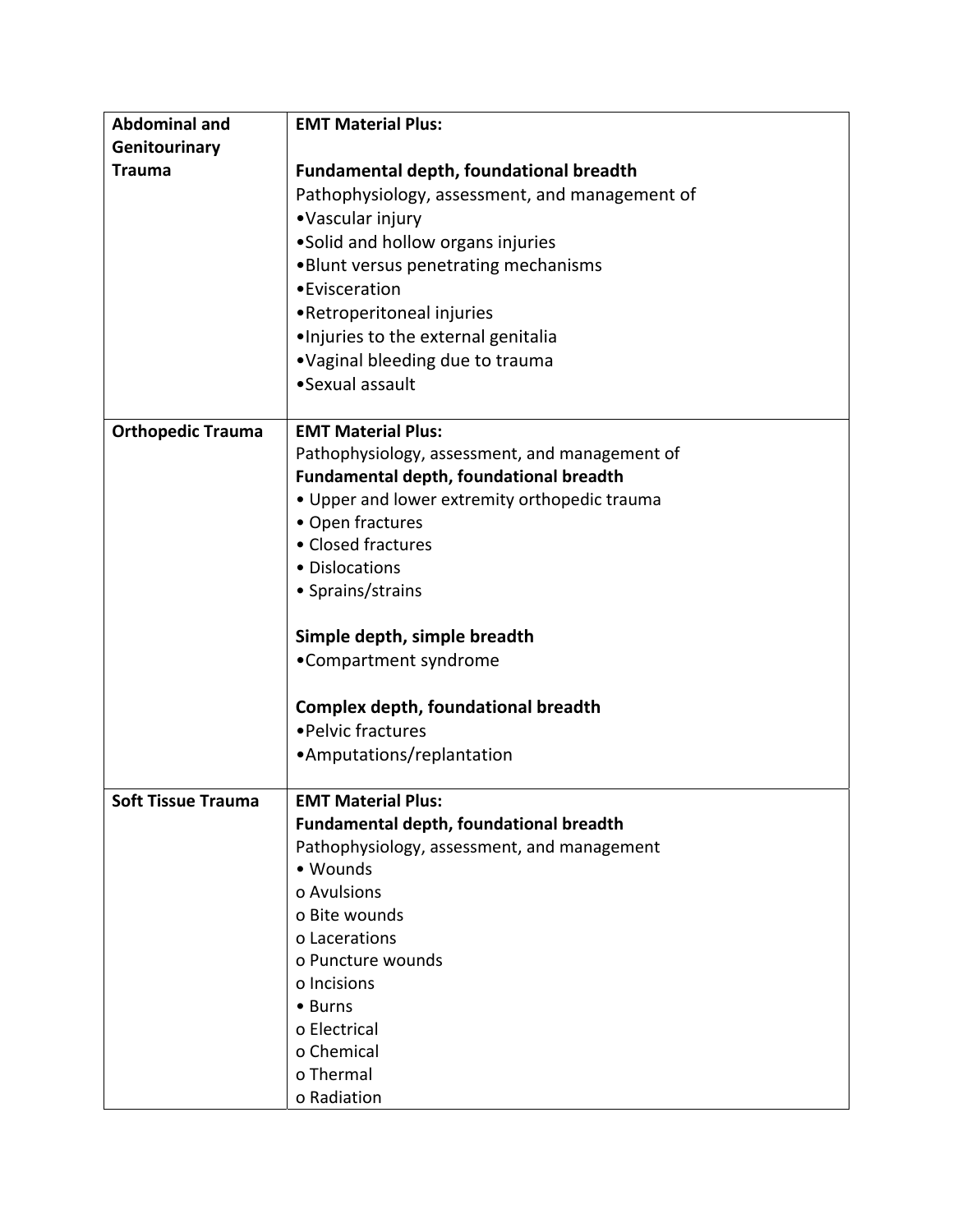|                       | Fundamental depth, simple breadth                                      |
|-----------------------|------------------------------------------------------------------------|
|                       | Pathophysiology, assessment, and management                            |
|                       | • Crush syndrome                                                       |
|                       |                                                                        |
|                       | P)-Demonstrate the ability to perform all skills associated with       |
|                       | managing and treating soft-tissue, burns and musculoskeletal injuries. |
|                       | (NSC Lesson 5-2, 5-3)                                                  |
|                       |                                                                        |
|                       |                                                                        |
|                       |                                                                        |
|                       |                                                                        |
|                       |                                                                        |
|                       |                                                                        |
| Head, Facial, Neck,   | <b>EMT Material Plus:</b>                                              |
| and Spine trauma      | <b>Fundamental depth, foundational breadth</b>                         |
|                       | Pathophysiology, assessment, and management of                         |
|                       | • Penetrating neck trauma                                              |
|                       | • Spine trauma                                                         |
|                       |                                                                        |
|                       | Simple depth, simple breadth                                           |
|                       | Pathophysiology, assessment, and management of                         |
|                       | • Skull fractures                                                      |
|                       | • Foreign bodies in the eyes                                           |
|                       | • Dental trauma                                                        |
|                       |                                                                        |
|                       | <b>Complex depth, foundational breadth</b>                             |
|                       | Pathophysiology, assessment, and management of                         |
|                       | • Facial fractures                                                     |
|                       |                                                                        |
|                       | •Laryngeotracheal injuries                                             |
|                       |                                                                        |
|                       | (P)-Demonstrate the ability to manage and treat injuries to the spine  |
|                       | and head, including identification of mechanism of injury, signs and   |
|                       | symptoms of injury, and assessment. Provide appropriate emergency      |
|                       | medical care, including spinal motion restriction, helmet removal and  |
|                       | special population considerations. (NSC Lesson 5-4)                    |
|                       |                                                                        |
|                       |                                                                        |
|                       |                                                                        |
|                       |                                                                        |
|                       |                                                                        |
|                       |                                                                        |
|                       |                                                                        |
| <b>Nervous System</b> | Fundamental depth, foundational breadth                                |
| <b>Trauma</b>         | Pathophysiology, assessment, and management of                         |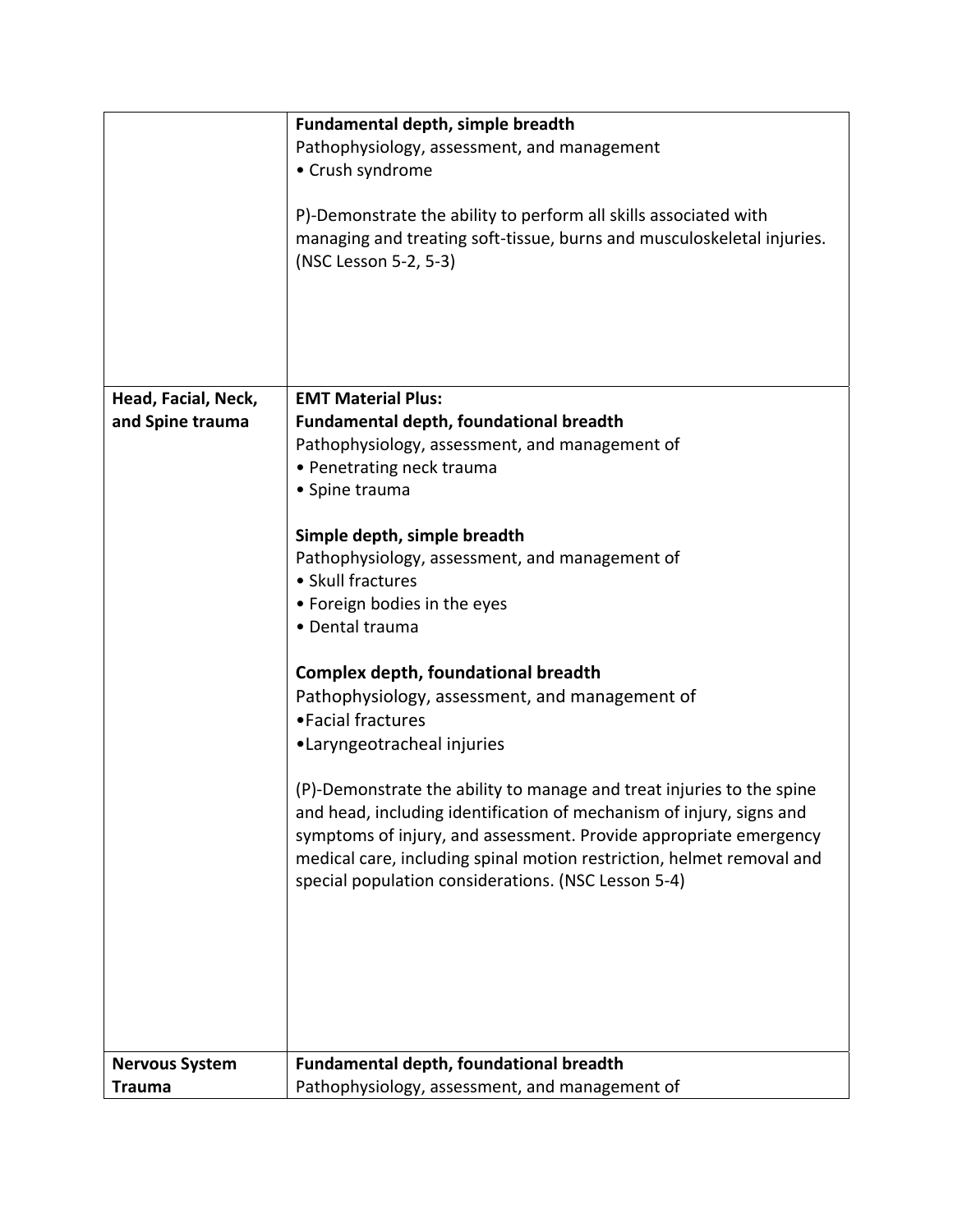|                          | • Spinal cord injury                                                      |
|--------------------------|---------------------------------------------------------------------------|
|                          |                                                                           |
|                          | Complex depth, foundational breadth                                       |
|                          | Pathophysiology, assessment, and management of<br>•Traumatic brain injury |
|                          |                                                                           |
| <b>Special</b>           | <b>EMT Material Plus:</b>                                                 |
| <b>Considerations in</b> | Complex depth, comprehensive breadth                                      |
| <b>Trauma</b>            | Pathophysiology, assessment, and management of trauma in                  |
|                          | the                                                                       |
|                          | • Pregnant patient                                                        |
|                          | • Pediatric patient                                                       |
|                          | • Geriatric patient                                                       |
|                          | • Cognitively impaired patient                                            |
| Environmental            | <b>EMT Material Plus:</b>                                                 |
| <b>Emergencies</b>       | Fundamental depth, foundational breadth                                   |
|                          | Pathophysiology, assessment, and management of                            |
|                          | • Near drowning                                                           |
|                          | • Temperature-related illness                                             |
|                          | • Bites and envenomations                                                 |
|                          | • Dysbarism                                                               |
|                          | o High-altitude                                                           |
|                          | o Diving injuries                                                         |
|                          | • Electrical injury                                                       |
|                          | • Radiation exposure                                                      |
|                          | (C/P)-Demonstrates the ability to identify and manage poisoning,          |
|                          | overdose and environmental emergencies. (NSC Lessons 4-6, 4-7)            |
|                          |                                                                           |
|                          |                                                                           |
| <b>Multi-System</b>      | <b>EMT Material Plus:</b>                                                 |
| Trauma                   | <b>Fundamental depth, foundational breadth</b>                            |
|                          | Pathophysiology, assessment, and management of                            |
|                          | • Blast injuries                                                          |
|                          | <b>Complex depth, foundational breadth</b>                                |
|                          | Pathophysiology, assessment and management of                             |
|                          | ·Multi-system trauma                                                      |
|                          |                                                                           |
|                          |                                                                           |
|                          |                                                                           |
|                          |                                                                           |
| <b>Special Patient</b>   | Applies a fundamental knowledge of growth, development, and aging         |
| <b>Populations</b>       | and assessment findings to provide basic and selected advanced            |
|                          |                                                                           |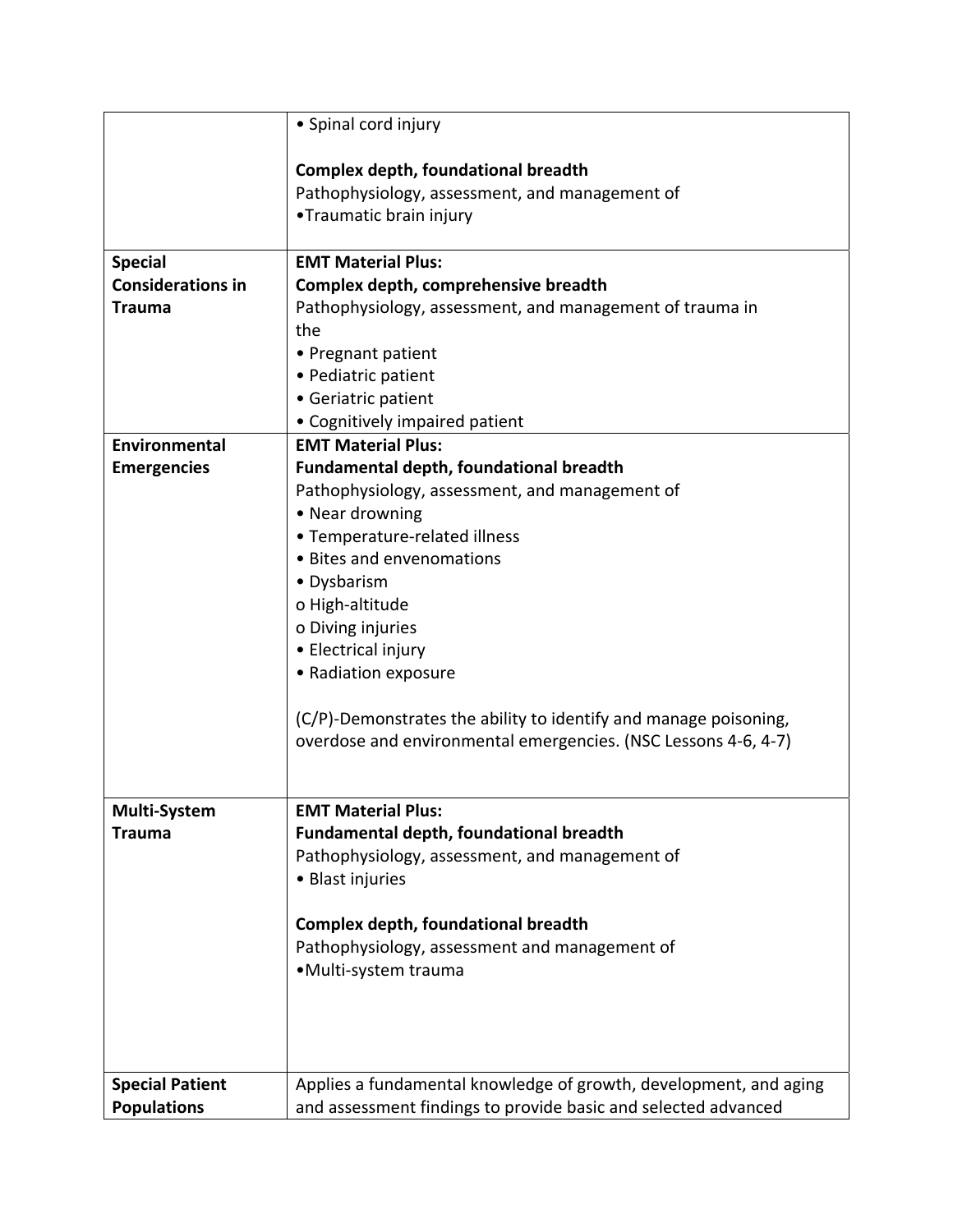|                      | emergency care and transportation for a patient with special needs.                                                                                                                                         |
|----------------------|-------------------------------------------------------------------------------------------------------------------------------------------------------------------------------------------------------------|
|                      | (P)-Demonstrates the ability to provide emergency medical care for at<br>risk populations to include neonate, infant, children, bariatric,<br>technology dependent and geriatric patients. (NSC Lesson 6-2) |
|                      |                                                                                                                                                                                                             |
| <b>Obstetrics</b>    | <b>EMT Material Plus:</b>                                                                                                                                                                                   |
|                      | <b>Fundamental depth, foundational breadth</b>                                                                                                                                                              |
|                      | • Anatomy and physiology of normal pregnancy                                                                                                                                                                |
|                      | • Pathophysiology of complications of pregnancy                                                                                                                                                             |
|                      | • Assessment of the pregnant patient<br>• Management of                                                                                                                                                     |
|                      | o Normal delivery                                                                                                                                                                                           |
|                      | o Abnormal delivery                                                                                                                                                                                         |
|                      | Nuchal cord                                                                                                                                                                                                 |
|                      | Prolapsed cord                                                                                                                                                                                              |
|                      | Breech delivery                                                                                                                                                                                             |
|                      | o Third trimester bleeding                                                                                                                                                                                  |
|                      | Placenta Previa                                                                                                                                                                                             |
|                      | Abruptio placenta                                                                                                                                                                                           |
|                      | o Spontaneous abortion/miscarriage                                                                                                                                                                          |
|                      | o Ectopic pregnancy                                                                                                                                                                                         |
|                      | o Preeclampsia/Eclampsia                                                                                                                                                                                    |
| <b>Neonatal care</b> | <b>EMT Material Plus:</b>                                                                                                                                                                                   |
|                      | Fundamental depth, foundational breadth                                                                                                                                                                     |
|                      | Assessment and management                                                                                                                                                                                   |
|                      | • Newborn                                                                                                                                                                                                   |
|                      | • Neonatal resuscitation                                                                                                                                                                                    |
| <b>Pediatrics</b>    | <b>EMT Material Plus:</b>                                                                                                                                                                                   |
|                      | <b>Fundamental depth, foundational breadth</b>                                                                                                                                                              |
|                      | Age-related assessment findings, age-related, and developmental stage                                                                                                                                       |
|                      | related assessment and treatment modifications for pediatric                                                                                                                                                |
|                      | specific major diseases and/or emergencies                                                                                                                                                                  |
|                      | • Upper airway obstruction                                                                                                                                                                                  |
|                      | • Lower airway reactive disease                                                                                                                                                                             |
|                      | • Respiratory distress/failure/arrest<br>• Shock                                                                                                                                                            |
|                      | • Seizures                                                                                                                                                                                                  |
|                      | • Sudden Infant Death Syndrome                                                                                                                                                                              |
|                      | · Gastrointestinal disease                                                                                                                                                                                  |
|                      |                                                                                                                                                                                                             |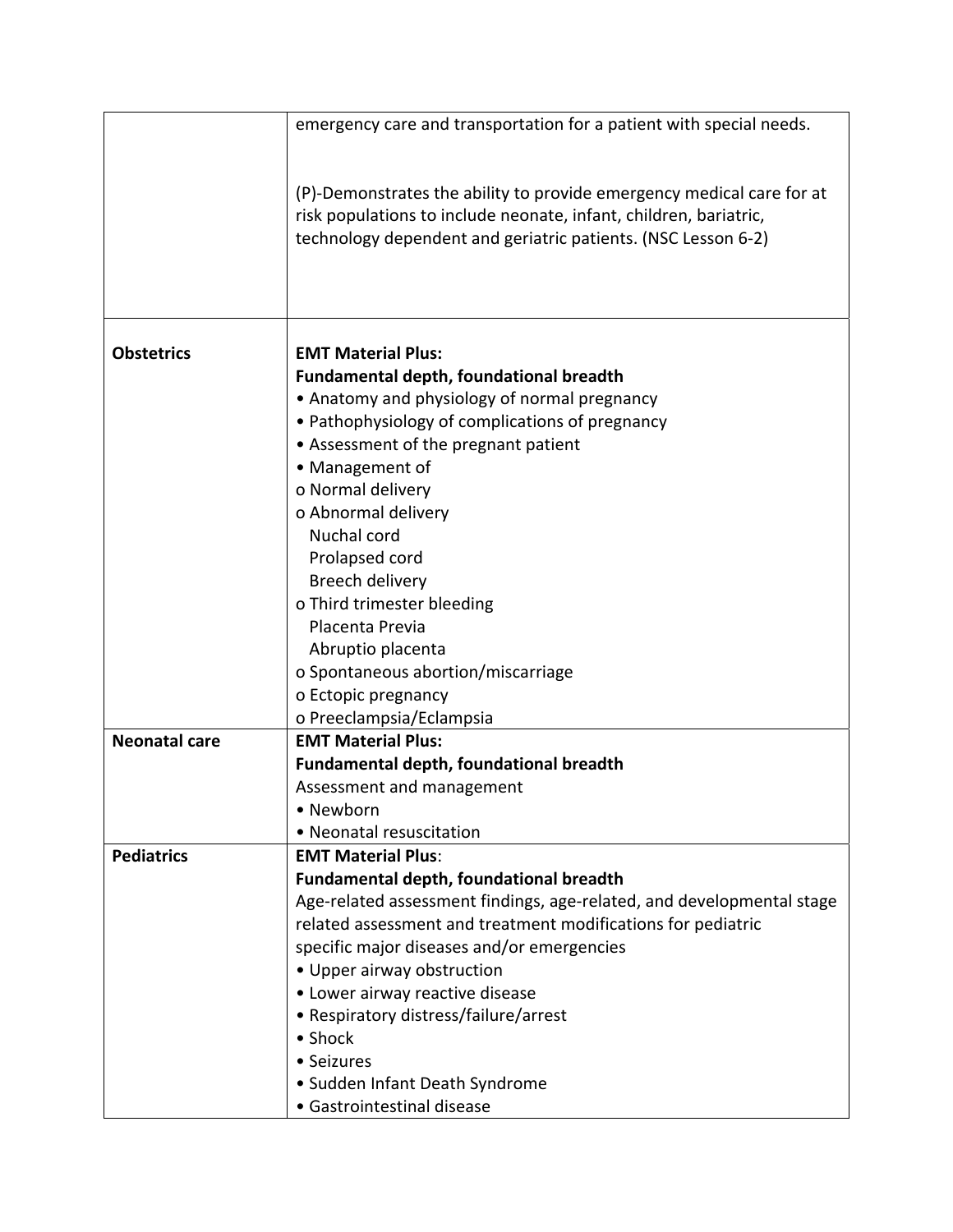| <b>Geriatrics</b>           | <b>EMT Material Plus:</b>                                      |
|-----------------------------|----------------------------------------------------------------|
|                             | <b>Fundamental depth, foundational breadth</b>                 |
|                             | Changes associated with aging, psychosocial aspects of aging   |
|                             | and age-related assessment and treatment modifications for the |
|                             | major or common geriatric diseases and/or emergencies          |
|                             | • Cardiovascular diseases                                      |
|                             | • Respiratory diseases                                         |
|                             | • Neurological diseases                                        |
|                             | • Endocrine diseases                                           |
|                             | • Alzheimer's                                                  |
|                             | • Dementia                                                     |
|                             |                                                                |
|                             | Complex depth, foundational breadth                            |
|                             | . Fluid resuscitation in the elderly                           |
|                             |                                                                |
|                             |                                                                |
| <b>Patients with</b>        | <b>EMT Material Plus:</b>                                      |
| <b>Special Challenges</b>   | Fundamental depth, foundational breadth                        |
|                             | Healthcare implications of                                     |
|                             | • Abuse                                                        |
|                             | • Neglect                                                      |
|                             | • Homelessness                                                 |
|                             | • Poverty                                                      |
|                             | • Bariatric                                                    |
|                             | • Technology dependent                                         |
|                             | • Hospice/ terminally ill                                      |
|                             | • Tracheostomy                                                 |
|                             | care/dysfunction                                               |
|                             | • Homecare                                                     |
|                             | • Sensory deficit/loss                                         |
|                             | • Developmental disability                                     |
| <b>EMS Operations</b>       | Knowledge of operational roles and responsibilities to         |
|                             | ensure safe patient, public, and personnel safety              |
|                             |                                                                |
|                             | Apply fundamental understanding of rural versus urban EMS      |
|                             | operations                                                     |
|                             |                                                                |
| <b>Principles of Safely</b> | <b>EMT Material Plus:</b>                                      |
| <b>Operating a Ground</b>   | Simple depth, foundational breadth                             |
| <b>Ambulance</b>            | • Risks and responsibilities of transport                      |
|                             |                                                                |
|                             |                                                                |
|                             |                                                                |
|                             |                                                                |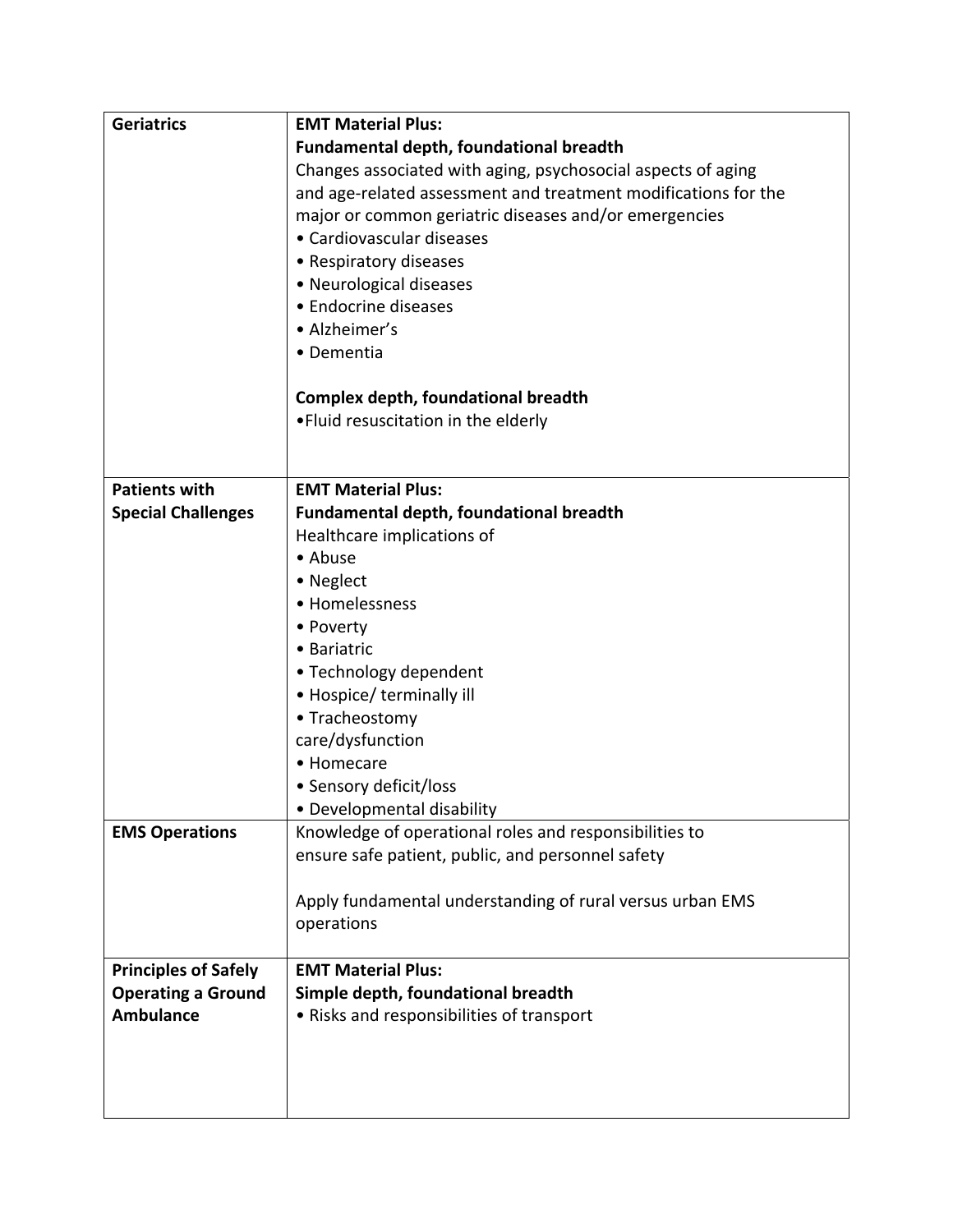| Incident                                         | <b>EMT Material Plus:</b>                                               |
|--------------------------------------------------|-------------------------------------------------------------------------|
| <b>Management</b>                                | Fundamental depth, foundational breadth                                 |
|                                                  | • Establish and work within the incident management system              |
| <b>Multiple Casualty</b>                         | <b>EMT Material Plus:</b>                                               |
| <b>Incidents</b>                                 | Simple depth, foundational                                              |
|                                                  | breadth                                                                 |
|                                                  | • Triage                                                                |
|                                                  | • Performing                                                            |
|                                                  | • Re-Triage                                                             |
|                                                  | • Destination Decisions                                                 |
|                                                  | • Post Traumatic and Cumulative Stress                                  |
| <b>Air Medical</b>                               | Simple depth, simple breadth                                            |
|                                                  | • Safe air medical operations                                           |
|                                                  | • Criteria for utilizing air medical response                           |
| <b>Vehicle Extrication</b>                       | Simple depth, simple breadth                                            |
|                                                  | • Safe vehicle extrication                                              |
|                                                  | • Use of simple hand tools                                              |
| <b>Hazardous</b>                                 | Simple depth, simple breadth                                            |
| <b>Materials</b>                                 | • Risks and responsibilities of operating in a cold zone at a hazardous |
| <b>Awareness</b>                                 | material or other special incident                                      |
| <b>Mass Casualty</b>                             | Simple depth, simple breadth                                            |
| Incidents due to                                 | • Risks and responsibilities of operating on the scene of a             |
| <b>Terrorism and</b>                             | natural or man-made disaster                                            |
| <b>Disaster</b>                                  |                                                                         |
| (this section subject                            |                                                                         |
| to ongoing                                       | (C/P)-Display the ability to recognize, declare, integrate and operate  |
| collective and                                   | within hazardous material incidents, incident management systems,       |
| cooperative review                               | mass casualty situations, and perform basic triage. (NSC Lesson 7-3).   |
| and input from all                               |                                                                         |
| <b>stakeholders</b>                              |                                                                         |
| including the                                    |                                                                         |
| Department of                                    |                                                                         |
| Transportation,                                  |                                                                         |
| <b>Department of</b><br><b>Homeland Security</b> |                                                                         |
| and the Department                               |                                                                         |
| of Health and                                    |                                                                         |
| <b>Human Services)</b>                           |                                                                         |
|                                                  |                                                                         |
|                                                  |                                                                         |
|                                                  |                                                                         |
|                                                  |                                                                         |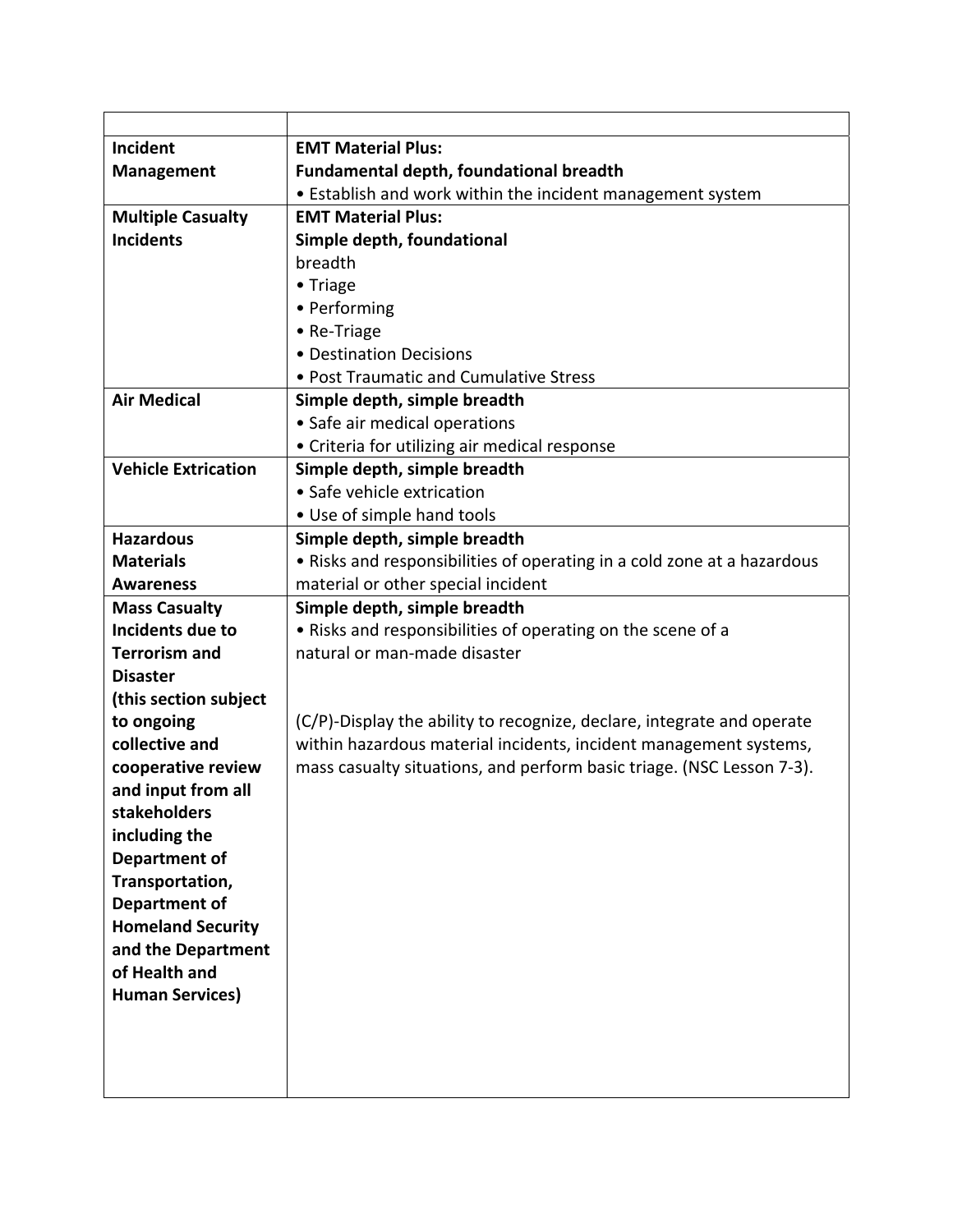| <b>Clinical Behavior and</b><br><b>Judgment</b>                   |                                                                                                                                                                                                                                                                                                                                                                                                                                                                                                                                                                                                                                                                                                        |
|-------------------------------------------------------------------|--------------------------------------------------------------------------------------------------------------------------------------------------------------------------------------------------------------------------------------------------------------------------------------------------------------------------------------------------------------------------------------------------------------------------------------------------------------------------------------------------------------------------------------------------------------------------------------------------------------------------------------------------------------------------------------------------------|
| <b>Assessment</b>                                                 | Perform a basic history and physical examination to identify<br>acute complaints and monitor changes. Identify the actual and<br>potential complaints of emergency patients.                                                                                                                                                                                                                                                                                                                                                                                                                                                                                                                           |
| <b>Therapeutic</b><br>communication and<br>cultural<br>competency | Communicate in a culturally sensitive manner.<br>Fundamental understanding of various cultural diversities that exist in                                                                                                                                                                                                                                                                                                                                                                                                                                                                                                                                                                               |
|                                                                   | State of NM. (Such as: Reservations; government research<br>laboratories; border regions; and religious/ethnic groups.)                                                                                                                                                                                                                                                                                                                                                                                                                                                                                                                                                                                |
| <b>Psychomotor Skills</b>                                         | Safely and effectively perform all psychomotor skills within the<br>National EMS Scope of Practice Model AND state Scope of Practice at<br>this level.<br><b>Airway and Breathing</b><br>• Nasopharyngeal airway<br>· Positive pressure ventilation<br>• Manually-triggered ventilators<br>• Automatic transport ventilators<br>• Supplemental oxygen therapy<br>• Humidifiers<br>• Partial-rebreather mask<br>Venturi mask assessment<br>•Airways not intended for insertion into the trachea<br>•Esophageal-tracheal<br>• Multi-lumen airway<br>. Tracheal-bronchial suctioning of an already intubated patient<br><b>Assessment</b><br>• Pulse oximetry<br>• Automatic B/P<br>Blood glucose monitor |
|                                                                   | <b>Medical/Cardiac Care</b><br>• Mechanical CPR<br>• Assisted complicated delivery                                                                                                                                                                                                                                                                                                                                                                                                                                                                                                                                                                                                                     |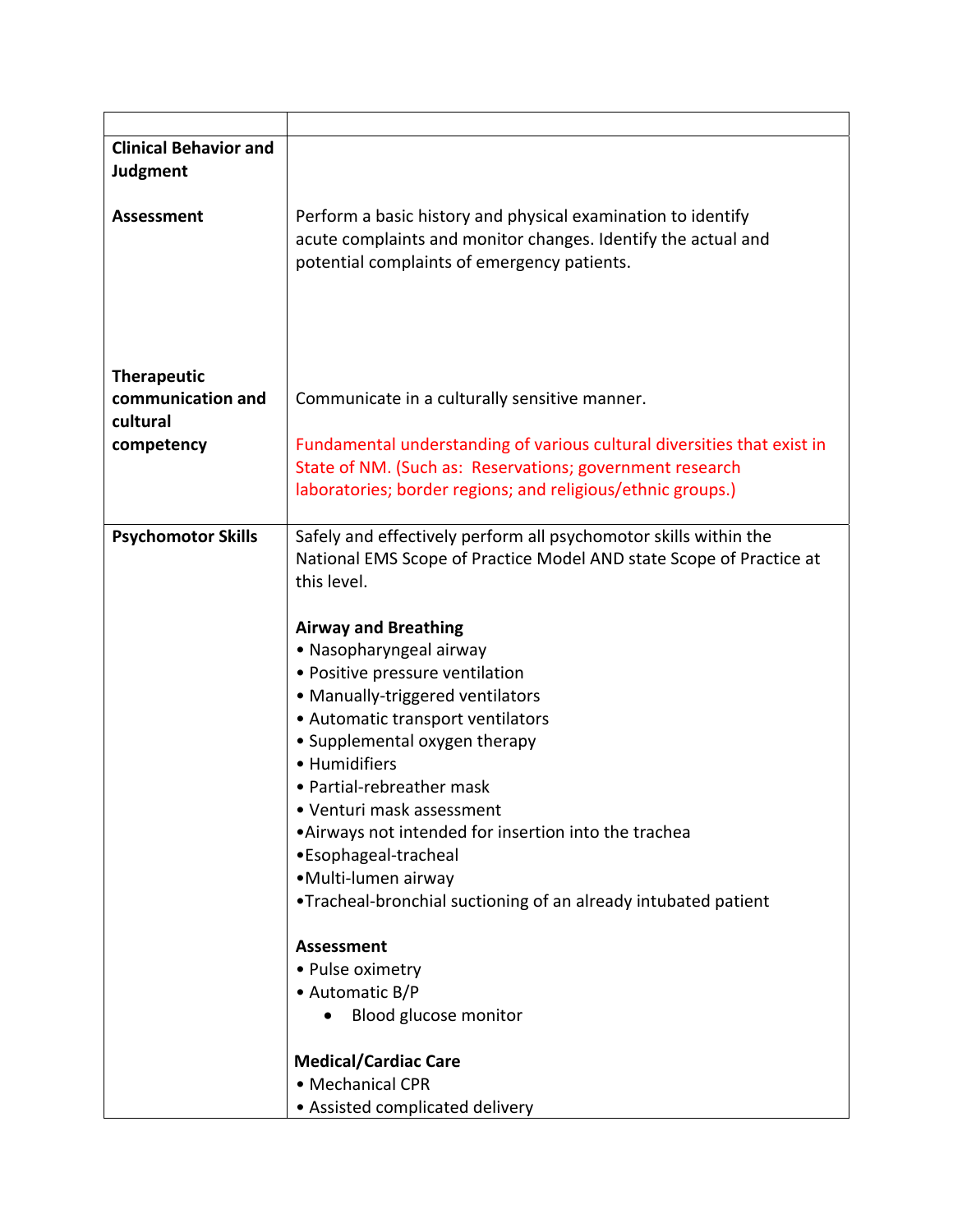|                        | Trauma care<br>· Spinal immobilization<br>• Cervical collars<br>• Seated<br>• Longboard<br>• Rapid extrication<br>• Splinting<br>• Extremity<br>• Traction<br>• PASG<br>• Mechanical patient restraint<br><b>Pharmacologic interventions</b><br>• Assist patients in taking their own prescribed medications<br>• Administration of OTC medications with medical<br>oversight<br>• Oral glucose for hypoglycemia<br>• Aspirin for chest pain medical/cardiac care<br>. Establish and maintain peripheral intravenous access<br>•Establish and maintain intraosseous access in pediatric patient<br>•Administer (nonmedicated) intravenous fluid therapy<br>•Sublingual nitroglycerin (chest pain)<br>•Subcutaneous or intramuscular epinephrine (anaphylaxis)<br>•Glucagon (hypoglycemia)<br>•Intravenous 50% dextrose (hypoglycemia)<br>•Inhaled beta agonists (wheezing)<br>•Intravenous narcotic antagonist (narcotic overdose)<br>•Nitrous oxide (pain |
|------------------------|------------------------------------------------------------------------------------------------------------------------------------------------------------------------------------------------------------------------------------------------------------------------------------------------------------------------------------------------------------------------------------------------------------------------------------------------------------------------------------------------------------------------------------------------------------------------------------------------------------------------------------------------------------------------------------------------------------------------------------------------------------------------------------------------------------------------------------------------------------------------------------------------------------------------------------------------------------|
| Professionalism        | Demonstrate professional behavior including: but not limited to,<br>integrity, empathy, self-motivation, appearance/personal hygiene,<br>self-confidence, communications, time management, teamwork/<br>diplomacy, respect, patient advocacy, and careful delivery<br>of service.                                                                                                                                                                                                                                                                                                                                                                                                                                                                                                                                                                                                                                                                          |
| <b>Decision Making</b> | Initiates basic and selected advanced interventions based on<br>assessment findings intended to mitigate the emergency and provide                                                                                                                                                                                                                                                                                                                                                                                                                                                                                                                                                                                                                                                                                                                                                                                                                         |
|                        | limited symptom relief while providing access to definitive care                                                                                                                                                                                                                                                                                                                                                                                                                                                                                                                                                                                                                                                                                                                                                                                                                                                                                           |
| <b>Record Keeping</b>  | Report and document assessment data and interventions.                                                                                                                                                                                                                                                                                                                                                                                                                                                                                                                                                                                                                                                                                                                                                                                                                                                                                                     |
|                        | (C/P)-Recognize the importance of trending, recording changes in the                                                                                                                                                                                                                                                                                                                                                                                                                                                                                                                                                                                                                                                                                                                                                                                                                                                                                       |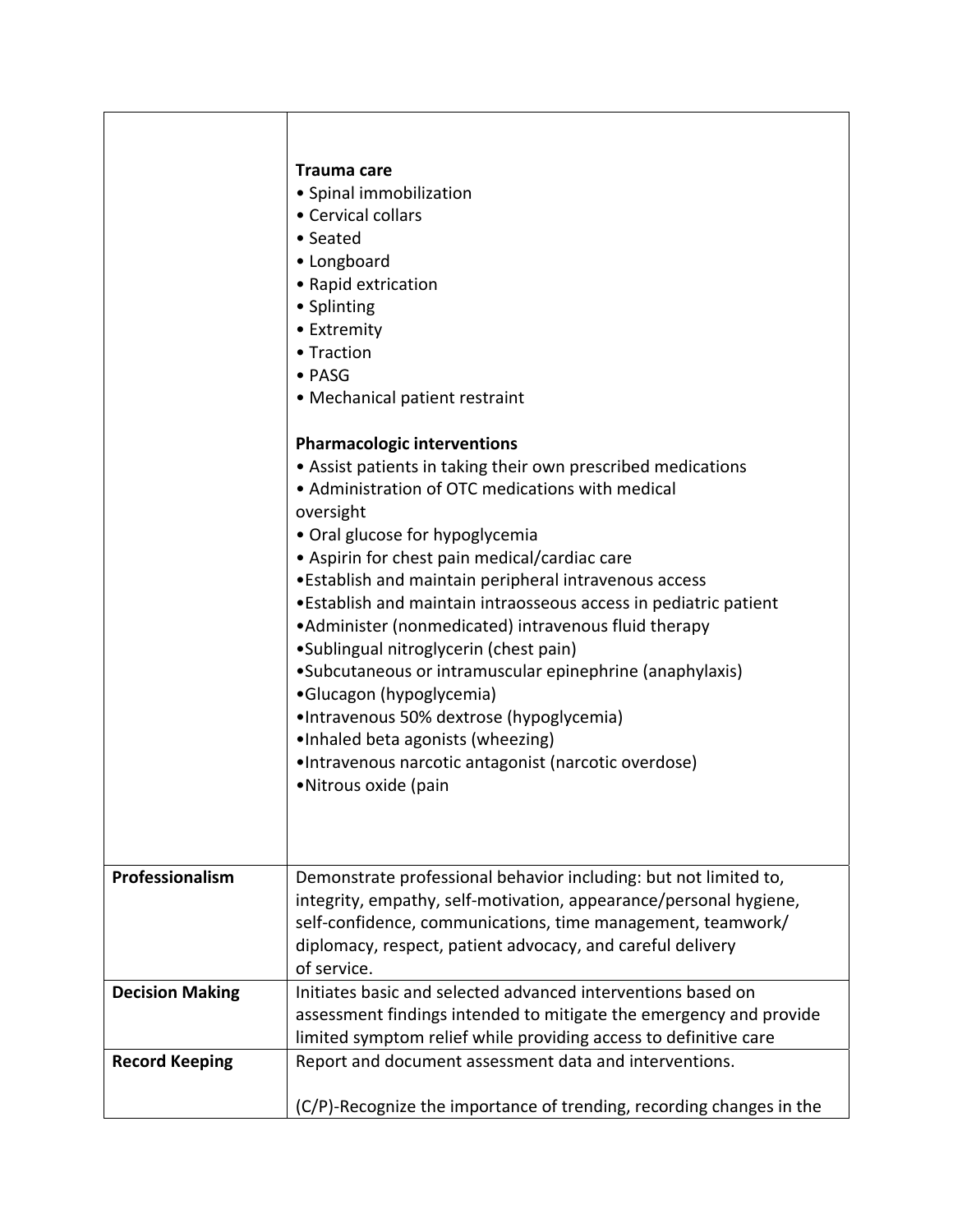|                           | patient's condition, and reassessment of interventions to assure                                                                                                                                                                                                                                                                                                                                                                                                                                                                                                                                                                                                                                                                                                                                                    |
|---------------------------|---------------------------------------------------------------------------------------------------------------------------------------------------------------------------------------------------------------------------------------------------------------------------------------------------------------------------------------------------------------------------------------------------------------------------------------------------------------------------------------------------------------------------------------------------------------------------------------------------------------------------------------------------------------------------------------------------------------------------------------------------------------------------------------------------------------------|
|                           | appropriate care. (NSC Lesson 3-6)                                                                                                                                                                                                                                                                                                                                                                                                                                                                                                                                                                                                                                                                                                                                                                                  |
| <b>Patient Complaints</b> | Perform a patient assessment and provide prehospital emergency care<br>and transportation for patient complaints: abdominal pain,<br>abuse/neglect, altered mental status/decreased level of consciousness,<br>anxiety, apnea, ataxia, back pain, behavioral<br>emergency, bleeding, cardiac arrest, cardiac rhythm disturbances, chest<br>pain, constipation, cyanosis, dehydration, diarrhea, dizziness/vertigo,<br>dysphasia, dyspnea, edema, eye pain, fatigue, fever, GI bleeding,<br>headache, hematuria, hemoptysis, hypertension,<br>hypotension, joint pain/swelling, multiple trauma, nausea/vomiting,<br>pain, paralysis, pediatric crying/fussiness, poisoning, rash, rectal pain,<br>shock, sore throat, stridor/drooling, syncope, urinary retention, visual<br>disturbances, weakness, and wheezing. |
|                           | ***The patient encounters are preferred to be live patient<br>encounters, or standardized patients as defined the National EMS<br>Education standards are acceptable. If the event that the above are not<br>available, use of mannequins at a 2 to 1 rations is acceptable. For<br>example, for every 1 live patient encounter recommended, 2<br>mannequin based encounters are acceptable                                                                                                                                                                                                                                                                                                                                                                                                                         |
| <b>Scene Leadership</b>   | Serve as an EMS team leader of an emergency call.                                                                                                                                                                                                                                                                                                                                                                                                                                                                                                                                                                                                                                                                                                                                                                   |
|                           | (P)-Demonstrate the ability to function effectively in all phases of an<br>ambulance call. (NSC Lesson 7-2)<br>** The patient encounters are preferred to be live patient<br>encounters, or standardized patients as defined the National EMS<br>Education standards are acceptable. If the event that the above are not<br>available, use of mannequins at a 2 to 1 rations is acceptable. For                                                                                                                                                                                                                                                                                                                                                                                                                     |
|                           | example, for every 1 live patient encounter recommended, 2<br>mannequin based encounters are acceptable                                                                                                                                                                                                                                                                                                                                                                                                                                                                                                                                                                                                                                                                                                             |
|                           |                                                                                                                                                                                                                                                                                                                                                                                                                                                                                                                                                                                                                                                                                                                                                                                                                     |
| <b>Scene Safety</b>       | Ensure the safety of the rescuer and others during an emergency                                                                                                                                                                                                                                                                                                                                                                                                                                                                                                                                                                                                                                                                                                                                                     |
|                           | (C)-Demonstrate the ability to evaluate a scene for potential hazards,<br>determine by the number of patients if additional help is necessary,<br>and evaluate mechanism of injury or nature of illness. (NSC Lesson 3-1)                                                                                                                                                                                                                                                                                                                                                                                                                                                                                                                                                                                           |
|                           | Lab:<br>(P)-scene safety, body substance isolation (BSI), personal protection                                                                                                                                                                                                                                                                                                                                                                                                                                                                                                                                                                                                                                                                                                                                       |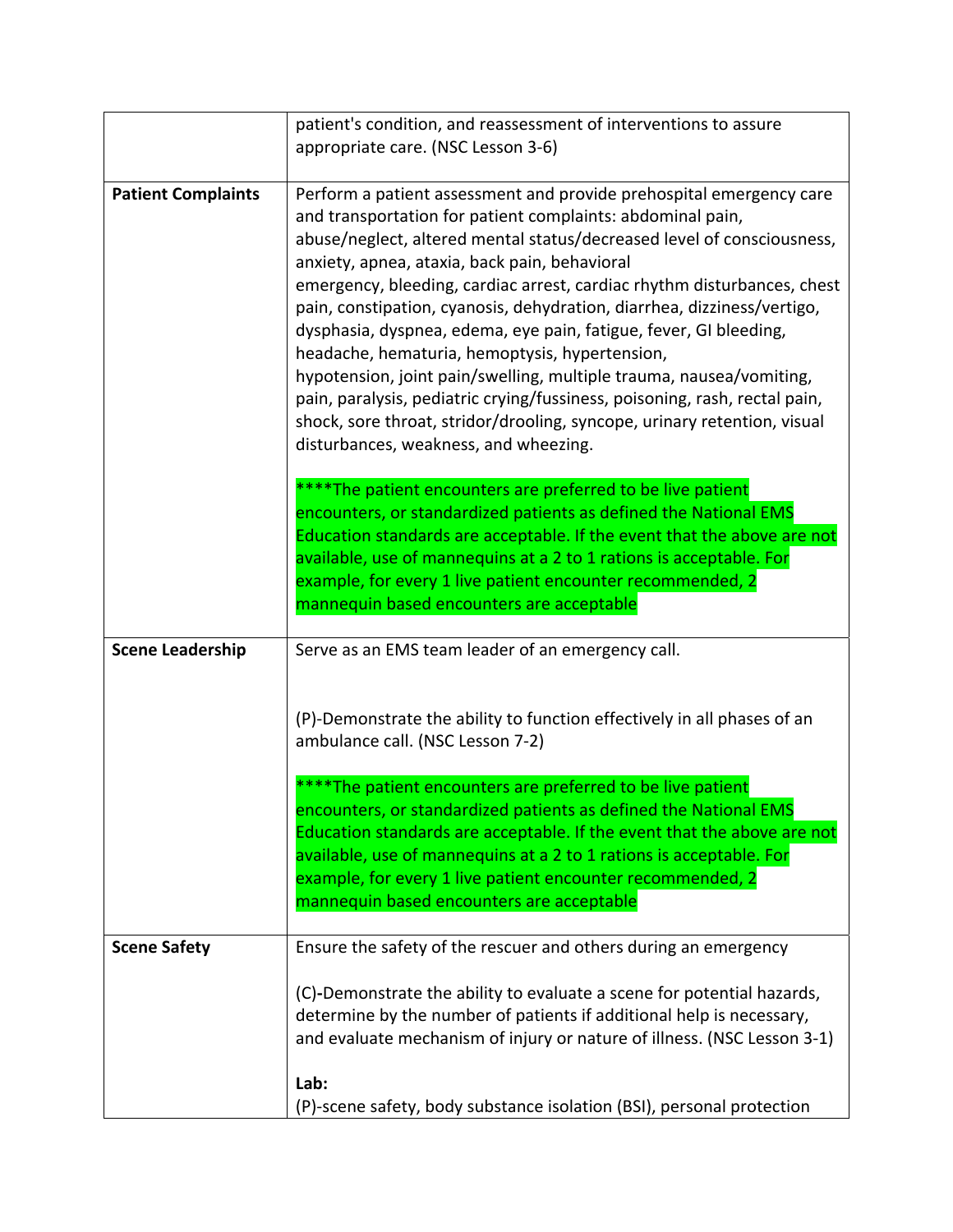|                                               | equipment (PPE), and safety precautions that can be taken prior to<br>performing the role of an AEMT. (NSC Lesson 1-2)                                                                                                                                                                                                                                                                        |
|-----------------------------------------------|-----------------------------------------------------------------------------------------------------------------------------------------------------------------------------------------------------------------------------------------------------------------------------------------------------------------------------------------------------------------------------------------------|
|                                               | C)-Recognize the importance of the dynamic nature of the scene and<br>impact on provider safety. (NSC Lesson 3-6)                                                                                                                                                                                                                                                                             |
| <b>Hospital/Clinical</b><br><b>Experience</b> | Students should observe emergency department operations for a<br>period of time sufficient to gain an appreciation for the continuum of<br>care Students must perform ten patient assessments. These can be<br>performed in an emergency department, ambulance, clinic, nursing<br>home, doctor's office, etc. or on standardized patients if clinical<br>settings are not available. ??????? |
|                                               | The student must demonstrate the ability to safely administer<br>medications (the student should safely, and while performing all<br>steps of each procedure, properly administer medications at least 15<br>times to live patient).                                                                                                                                                          |
|                                               | The student must demonstrate the ability to safely gain vascular<br>access (the student should safely, and while performing all steps of<br>each procedure, successfully access the venous circulation at<br>least 25 times on live patients of various age groups).                                                                                                                          |
|                                               | The student should demonstrate the ability to effectively ventilate<br>unintubated patients of all age groups (the student should<br>effectively, and while performing all steps of each procedure,<br>ventilate at least 20 live patients of various age groups)                                                                                                                             |
|                                               | The student must demonstrate the ability to perform an adequate<br>assessment and formulate and implement a treatment plan for<br>patients with chest pain.                                                                                                                                                                                                                                   |
|                                               | The student must demonstrate the ability to perform an adequate<br>assessment and formulate and implement a treatment plan for<br>patients with respiratory distress.                                                                                                                                                                                                                         |
|                                               | The student must demonstrate the ability to perform an adequate<br>assessment and formulate and implement a treatment plan for<br>patients with altered mental status.                                                                                                                                                                                                                        |
|                                               | The student must demonstrate the ability to perform an adequate<br>assessment on pediatric, adult and geriatric patients.                                                                                                                                                                                                                                                                     |